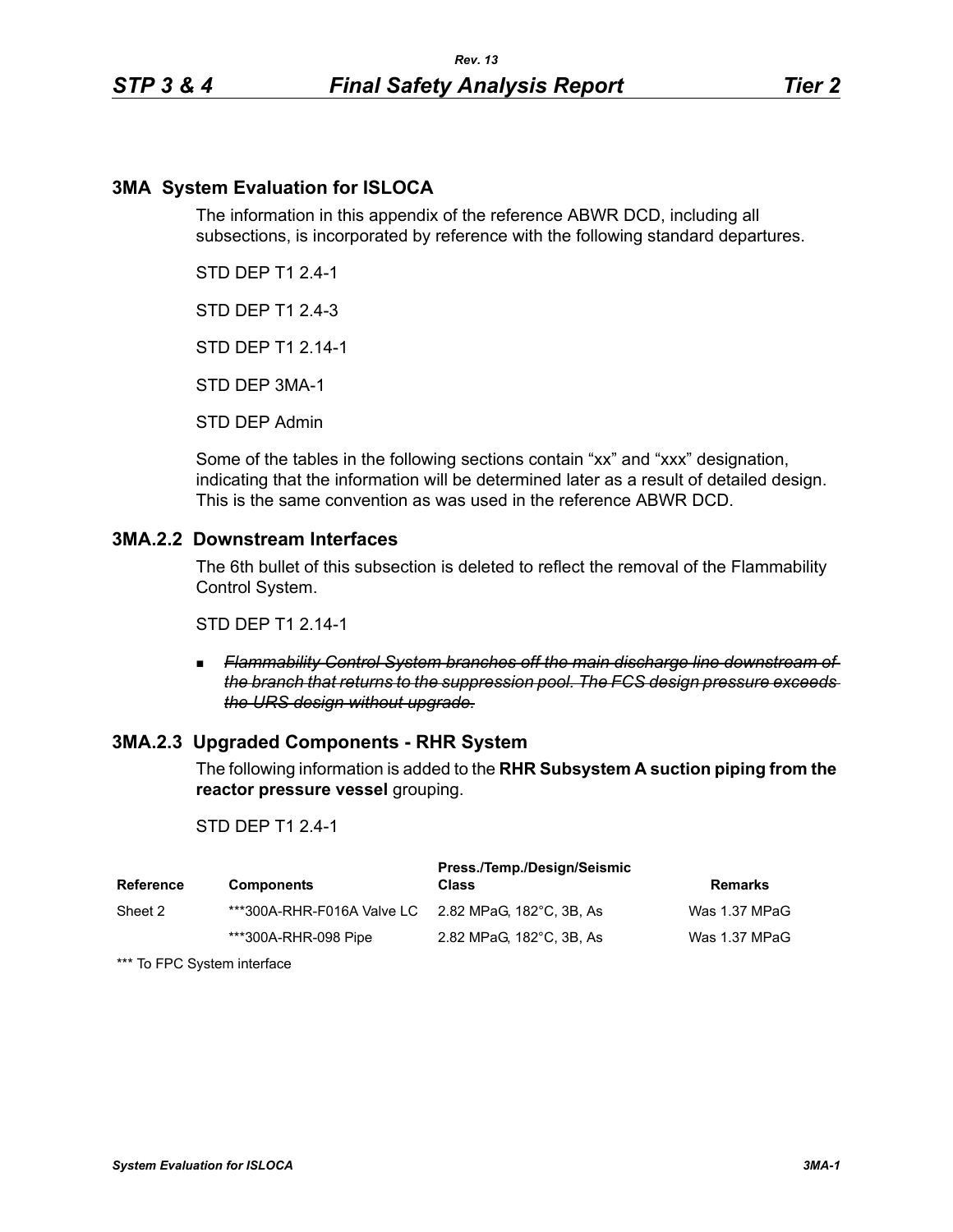## STD DEP 3MA-1

**RHR Subsystem A suction piping from the suppression pool.**

| Reference | <b>Components</b>   | Press./Temp./Design/<br><b>Seismic Class</b> | Remarks       |
|-----------|---------------------|----------------------------------------------|---------------|
| Sheet 3   | 20A-RHR-042 Pipe    | 2.82 MPaG, 182°C, 3B, As                     | Was 1.37 MPaG |
|           | 20A-RHR-F061A Valve | 2.82 MPaG, 182°C, 3B, As                     | Was 1.37 MPaG |

**RHR Subsystem A suction piping from the reactor pressure vessel.**

| <b>Reference</b> |                                     | Press./Temp./Design/     |               |
|------------------|-------------------------------------|--------------------------|---------------|
|                  | <b>Components</b>                   | <b>Seismic Class</b>     | Remarks       |
| Sheet 3          | <del>50A 2</del> 0A-RHR-F712A Valve | 2.82 MPaG. 182°C. 3B. As | Was 1.37 MPaG |

**RHR Subsystem A discharge fill pump suction piping from the suppression pool.**

| <b>Reference</b> | <b>Components</b>        | Press./Temp./Design/<br><b>Seismic Class</b> | <b>Remarks</b> |
|------------------|--------------------------|----------------------------------------------|----------------|
| Sheet 3          | 25A-RHR-709 Pipe         | 2.82 MPaG, 182°C, 3B, As                     | Was 1.37 MPaG  |
|                  | 25A-RHR-F718A Valve      | 2.82 MPaG, 182°C, 3B, As                     | Was 1.37 MPaG  |
|                  | 25A-RHR-F719A Valve      | 2.82 MPaG, 182°C, 3B, As                     | Was 1.37 MPaG  |
|                  | 25A-RHR-PX013A Press.Pt. | 2.82 MPaG, 182°C, 3B, As                     | Was 1.37 MPaG  |

**RHR Subsystem A discharge from relief valves and test line valve directly to the suppression pool without restriction.**

| <b>Reference</b> | <b>Components</b>   | Press./Temp./Design/<br><b>Seismic Class</b> | Remarks   |
|------------------|---------------------|----------------------------------------------|-----------|
| Sheet 3          | 20A-RHR-041 Pipe    | 0.310 MPaG, 104°C, 3B, As                    | No Change |
|                  | 20A-RHR-060A Valve  | 0.310 MPaG, 104°C, 3B, As                    | No Change |
| Sheet 2          | 250A-RHR-055A Valve | 0.310 MPaG, 104°C, 3B, As                    | No Change |

**RHR Subsystem B suction piping from the suppression pool.**

| Reference | <b>Components</b>  | Press./Temp./Design/<br><b>Seismic Class</b> | Remarks       |
|-----------|--------------------|----------------------------------------------|---------------|
| Sheet 4   | 20A-RHR-152 Pipe   | 2.82 MPaG, 182°C, 3B, As                     | Was 1.37 MPaG |
|           | 20A-RHR-061B Valve | 2.82 MPaG, 182°C, 3B, As                     | Was 1.37 MPaG |

**RHR Subsystem B discharge fill pump suction piping from the suppression pool.**

| <b>Reference</b> | <b>Components</b>        | Press./Temp./Design/<br><b>Seismic Class</b> | <b>Remarks</b> |
|------------------|--------------------------|----------------------------------------------|----------------|
| Sheet 4          | 25A-RHR-123 Pipe         | 2.82 MPaG, 182°C182°C, 3B,<br>As             | Was 1.37 MPaG  |
|                  | 25A-RHR-741 Pipe         | 2.82 MPaG, 182°C, 3B, As                     | Was 1.37 MPaG  |
|                  | 25A-RHR-F718B Valve      | 2.82 MPaG, 182°C, 3B, As                     | Was 1.37 MPaG  |
|                  | 25A-RHR-F719B Valve      | 2.82 MPaG, 182°C, 3B, As                     | Was 1.37 MPaG  |
|                  | 25A-RHR-PX013B Press.Pt. | 2.82 MPaG, 182°C, 3B, As                     | Was 1.37 MPaG  |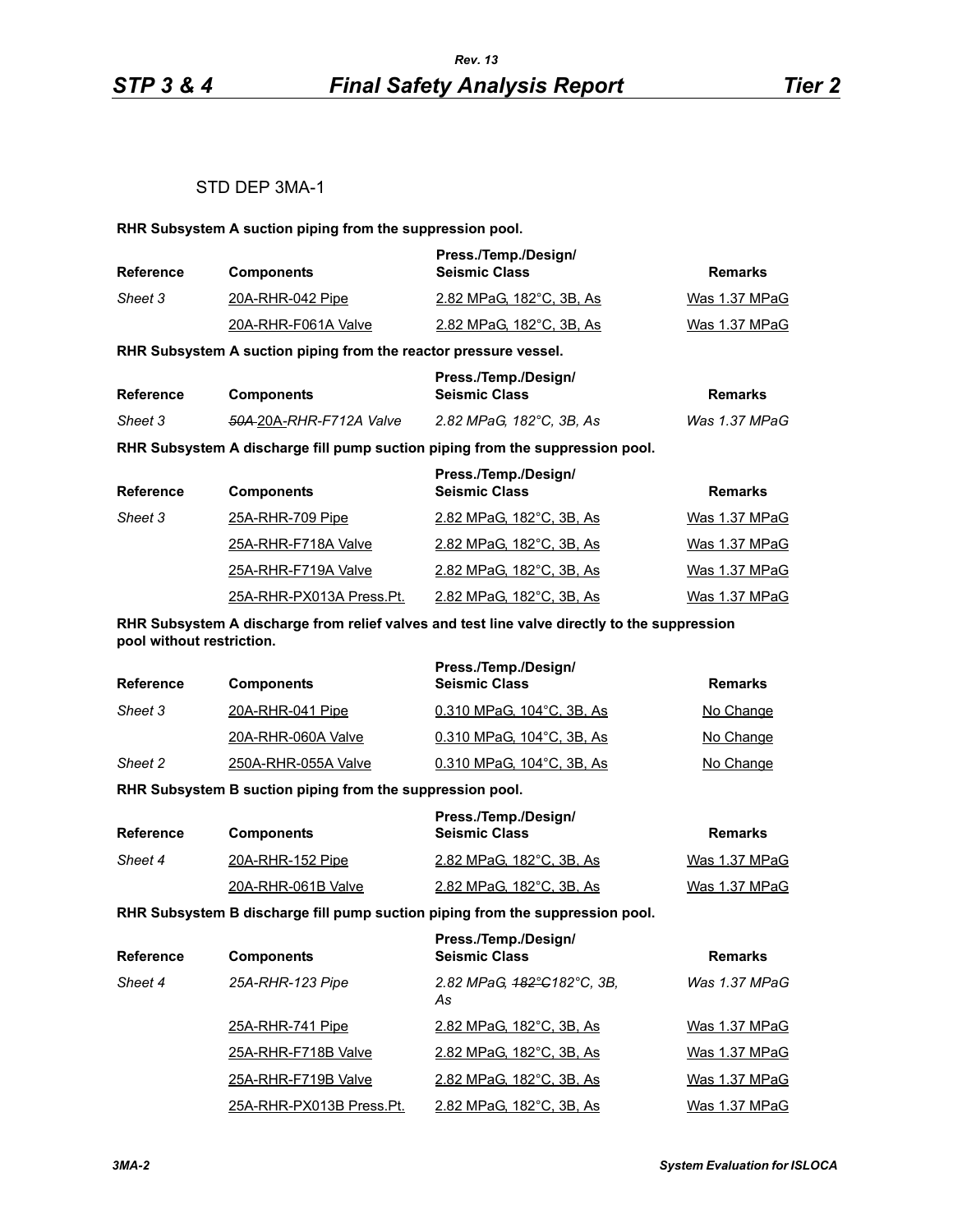**RHR Subsystem C suction piping from the suppression pool.**

| <b>Reference</b> | <b>Components</b>   | Press./Temp./Design/<br><b>Seismic Class</b> | Remarks       |
|------------------|---------------------|----------------------------------------------|---------------|
| Sheet 6          | 20A-RHR-255 Pipe    | 2.82 MPaG, 182°C, 3B, As                     | Was 1.37 MPaG |
|                  | 20A-RHR-F061C Valve | 2.82 MPaG, 182°C, 3B, As                     | Was 1.37 MPaG |

**RHR Subsystem B discharge from relief valves and test line valve directly to the suppression pool without restriction.**

| <b>Reference</b> | <b>Components</b>   | Press./Temp./Design/<br><b>Seismic Class</b> | Remarks   |
|------------------|---------------------|----------------------------------------------|-----------|
| Sheet 4          | 20A-RHR-151 Pipe    | 0.310 MPaG, 104°C, 3B, As                    | No Change |
|                  | 20A-RHR-060B Valve  | 0.310 MPaG. 104°C. 3B. As                    | No Change |
| Sheet 2          | 250A-RHR-055B Valve | 0.310 MPaG, 104°C, 3B, As                    | No Change |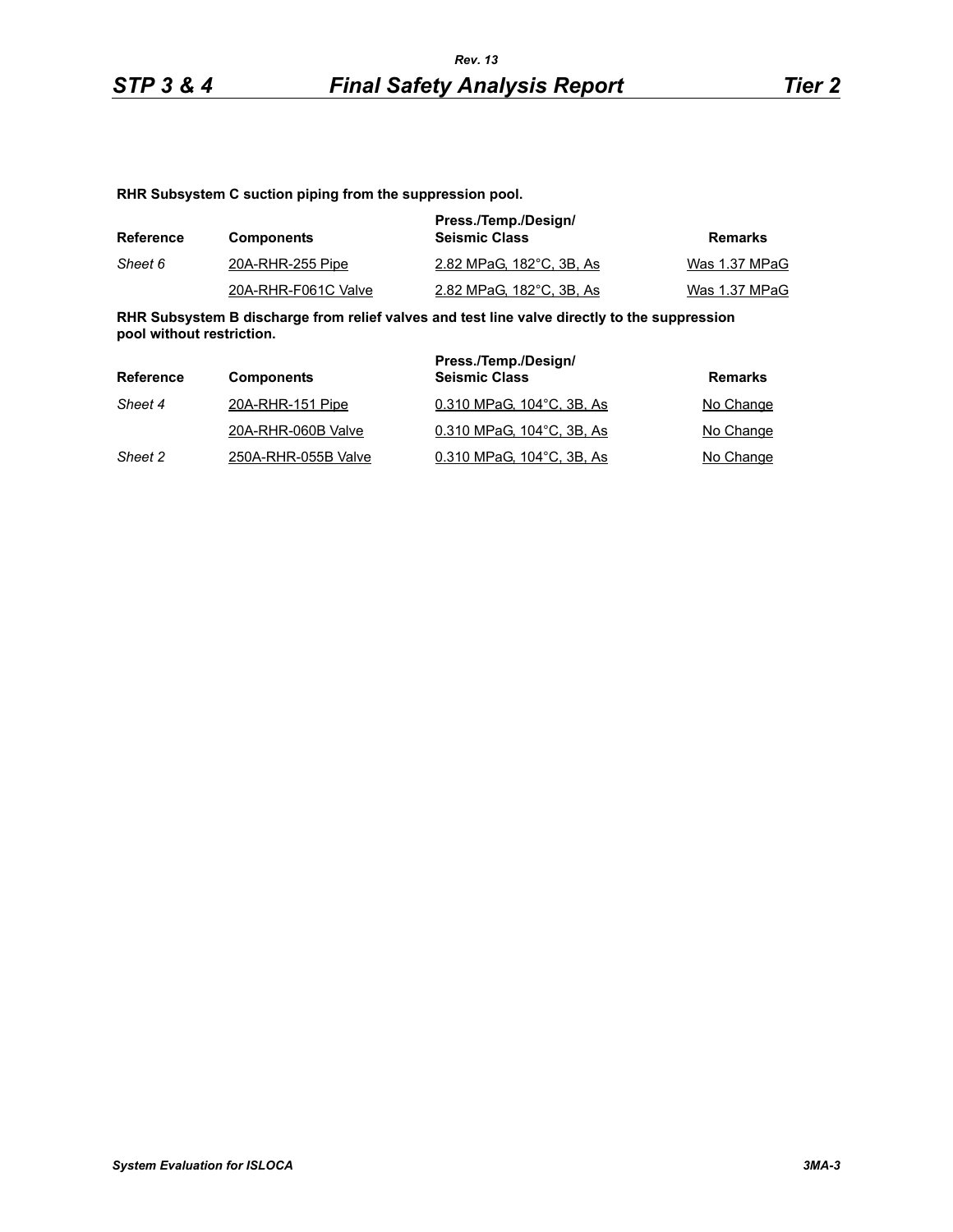#### **RHR Subsystem B interface with Radwaste System.**

| Reference | <b>Components</b>                                    | Press./Temp./Design/<br><b>Seismic Class</b> | <b>Remarks</b> |
|-----------|------------------------------------------------------|----------------------------------------------|----------------|
| Sheet 4   | 150A-RHR-023 Pipe                                    | 3.43 MPaG, 66°C, 3B, As                      | No Change      |
|           | 150A-RHR-230 Pipe                                    | 3.43 MPaG, 66°C, 3B, As                      | No Change      |
|           | 150A-RHR-129 Pipe                                    | 3.43 MPaG, $48266^{\circ}$ C, 3B, As         | No Change      |
|           | 150A-RHR-FE012B Flow El.                             | 3.43 MPaG, 66°C, 3B, As                      | No Change      |
|           | 20A-RHR-739 Pipe                                     | 3.43 MPaG, 66°C, 3B, As                      | No Change      |
|           | 20A-RHR-740 Pipe                                     | 3.43 MPaG, 66°C, 3B, As                      | No Change      |
|           | 20A-RHR-714B Valve                                   | 3.43 MPaG, 66°C, 3B, As                      | No Change      |
|           | 20A-RHR-715B Valve                                   | 3.43 MPaG, 66°C, 3B, As                      | No Change      |
|           | 20A-RHR-716B Valve                                   | 3.43 MPaG, 66°C, 3B, As                      | No Change      |
|           | 20A-RHR-717B Valve                                   | 3.43 MPaG, 66°C, 3B, As                      | No Change      |
|           | 20A-RHR-FT012B Press. Trans. 3.43 MPaG, 66°C, 3B, As |                                              | No Change      |
|           | 100A-RHR-146 Pipe                                    | 3.43 MPaG, 66°C, 3B, As                      | No Change      |
|           | 100A-RHR-F052B Valve                                 | 3.43 MPaG, 66°C, 3B, As                      | No Change      |
|           | 200A-LCW-CSSS Pipe                                   | 0.981 MPaG, 66°C, 4D, B                      | No Change      |
|           | 200A-LCW- <del>CSSS</del> Valve LO                   | 0.981 MPaG, 66°C, 4D, B                      | No Change      |
|           | 200A-LCW-CSSS AO Valve                               | 0.981 MPaG, 66°C, 4D, B                      | No Change      |
|           | 200A-LCW-GSSS Valve LO                               | 0.981 MPaG, 66°C, 4D, B                      | No Change      |
|           | 200A-LCW-CSSS AO Valve                               | 0.981 MPaG, 66°C, 4D, B                      | No Change      |
|           | 200A-LCW-SS Valve LO                                 | 0.981 MPaG, 66°C, 4D, B                      | No Change      |
|           | 200A-LCW-SS AO Valve                                 | 0.981 MPaG, 66°C, 4D, B                      | No Change      |
|           | * LCW Collector Tank C                               | 0 MPaG, 66°C, 4D, B                          | No Change      |
|           | 200A-LCW-SS Valve LO                                 | 0.981 MPaG, 66°C, 4D, B                      | No Change      |
|           | 200A-LCW-SS AO Valve                                 | 0.981 MPaG, 66°C, 4D, B                      | No Change      |
|           | * LCW Collector Tank D                               | 0 MPaG, 66°C, 4D, B                          | No Change      |

**RHR Subsystem C discharge fill pump suction piping from the suppression pool.**

| <b>Reference</b> | <b>Components</b>        | Press./Temp./Design/<br><b>Seismic Class</b> | <b>Remarks</b> |
|------------------|--------------------------|----------------------------------------------|----------------|
| Sheet 6          | 25A-RHR-770 Pipe         | 2.82 MPaG, 182°C, 3B, As                     | Was 1.37 MPaG  |
|                  | 25A-RHR-F718C Valve      | 2.82 MPaG, 182°C, 3B, As                     | Was 1.37 MPaG  |
|                  | 25A-RHR-F719C Valve      | 2.82 MPaG, 182°C, 3B, As                     | Was 1.37 MPaG  |
|                  | 25A-RHR-PX013C Press.Pt. | 2.82 MPaG, 182°C, 3B, As                     | Was 1.37 MPaG  |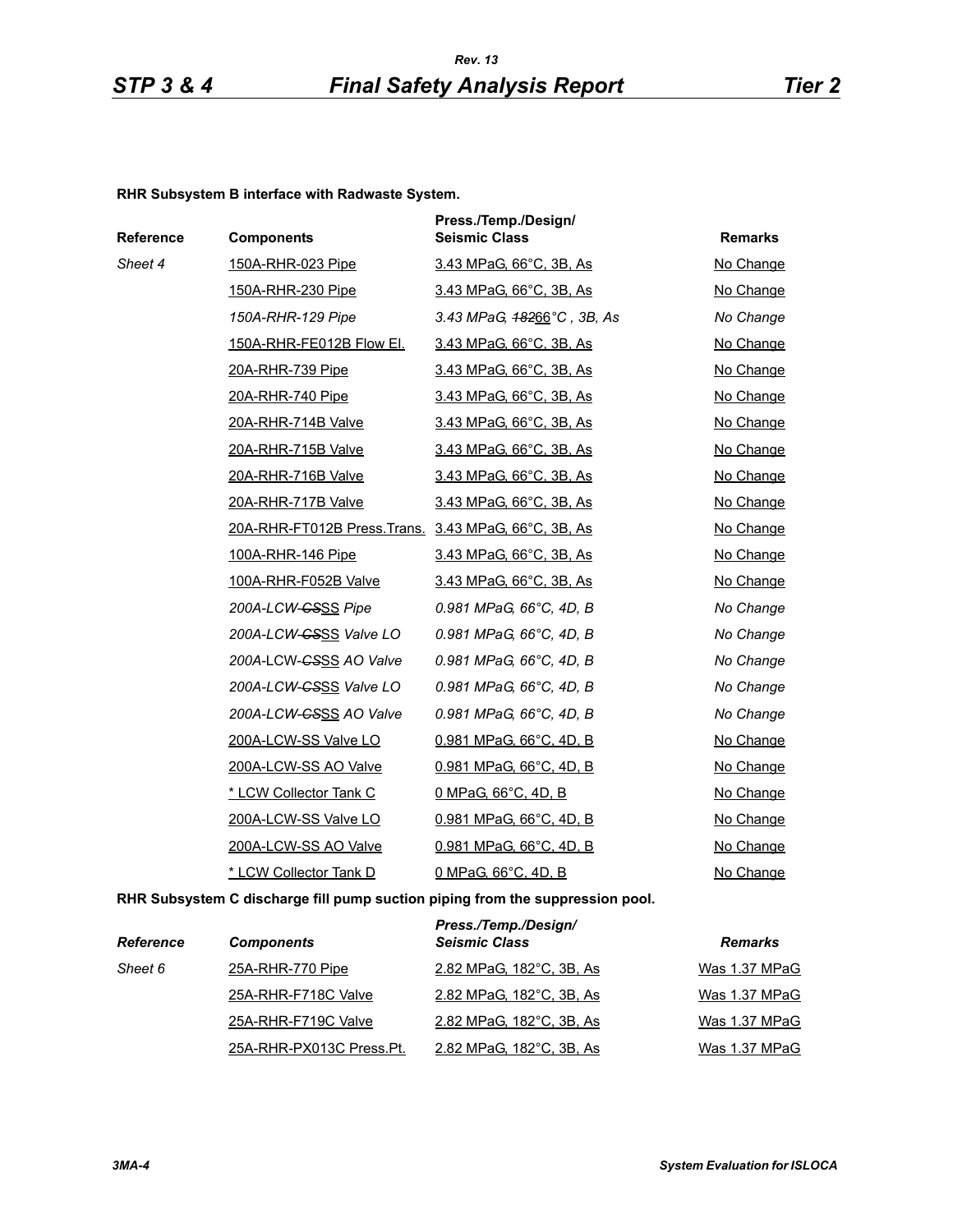#### **RHR Subsystem C discharge from relief valves and test line valve direct to the suppression pool without restriction.**

| Reference        | <b>Components</b>                                                   | Press./Temp./Design/<br><b>Seismic Class</b>                                     | <b>Remarks</b> |
|------------------|---------------------------------------------------------------------|----------------------------------------------------------------------------------|----------------|
| Sheet 6          | <u>20A-RHR-254 Pipe</u>                                             | 0.310 MPaG, 104°C, 3B, As                                                        | No change      |
|                  | 20A-RHR-060C Valve                                                  | 0.310 MPaG, 104°C, 3B, As                                                        | No change      |
| Sheet 2          | 250A-RHR-F055C Valve                                                | 0.310 MPaG, 104°C, 3B, As                                                        | No change      |
|                  | RHR Subsystem C flushing line interface at branch discharge to RPV. |                                                                                  |                |
| <b>Reference</b> | <b>Components</b>                                                   | Press./Temp./Design/<br><b>Seismic Class</b>                                     | <b>Remarks</b> |
| Sheet 7          | 100A-RHR -F032C Valve                                               | 3.43 MPaG, 182°C, 3B, As                                                         | No change      |
|                  |                                                                     | RHR Subsystem C flushing line interface at suction of shutdown branch from RPV.  |                |
| <b>Reference</b> | <b>Components</b>                                                   | Press./Temp./Design/<br><b>Seismic Class</b>                                     | <b>Remarks</b> |
| Sheet 21         | 100A-MUWC-140139 Pipe                                               | 1.37 MPaG, 66°C, 4D, B                                                           | No change      |
| Sheet 2          | 100A-RHR-F040C Valve                                                | 2.82 MPaG, 182°C, 3B, As                                                         | Was 1.37 MPaG  |
|                  |                                                                     | RHR Subsystem C outdoor fire truck connection in RHR pump discharge pipe to RPV. |                |
| <b>Reference</b> | <b>Components</b>                                                   | Press./Temp./Design/<br><b>Seismic Class</b>                                     | <b>Remarks</b> |
| Sheet 7          | 20100A-RHR-FE-100 Flow<br>EI.                                       | 3.43 MPaG, 182°C, 3B, As                                                         | No change      |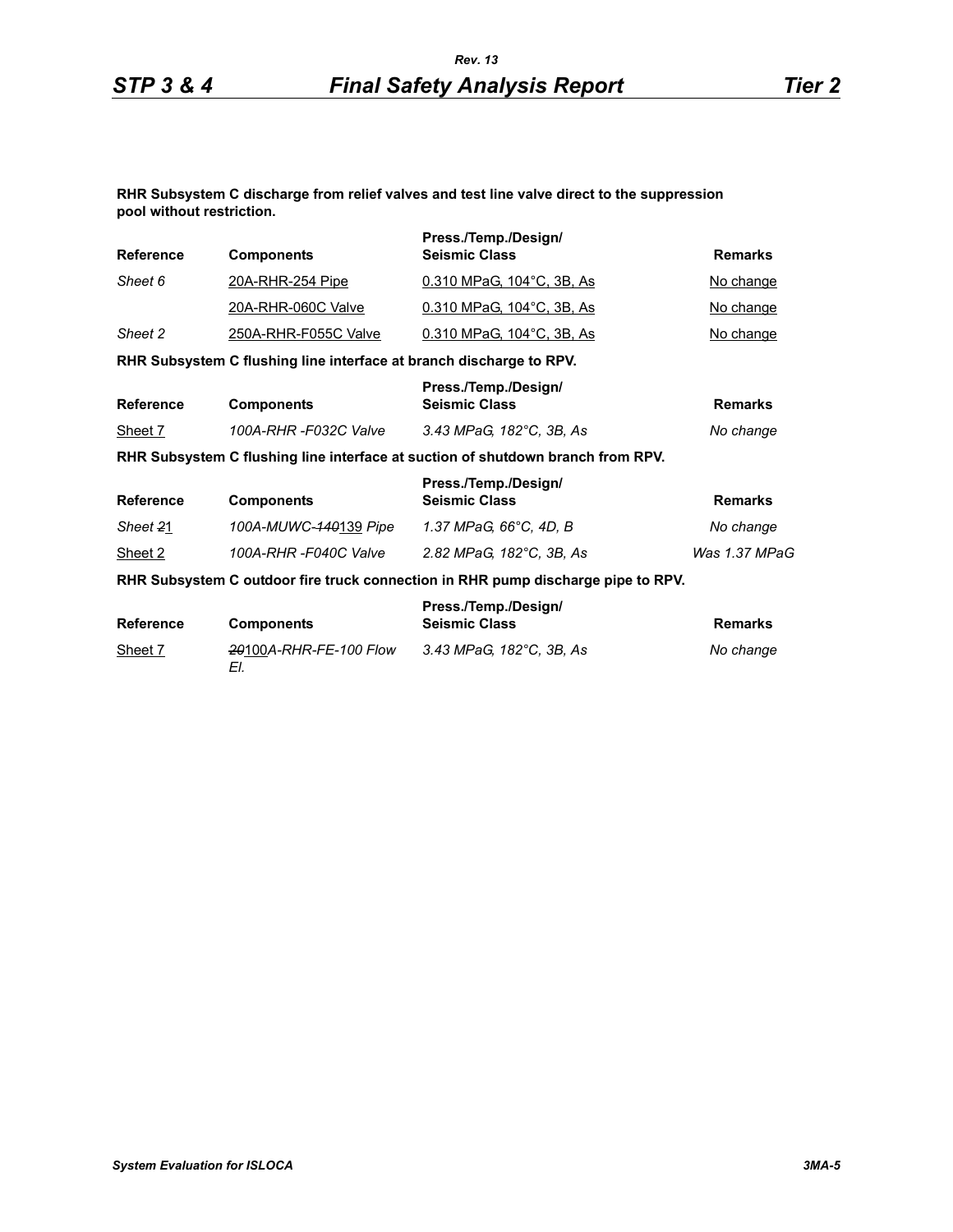# **3MA.3.3 Upgraded Components - HPCF System** STD DEP 3MA-1

#### **HPCF Subsystem B suction piping from the suppression pool.**

| Reference | <b>Components</b>   | Press./Temp./Design/<br><b>Seismic Class</b> | Remarks       |
|-----------|---------------------|----------------------------------------------|---------------|
| Sheet 2   | xxA-HPCF-030B Valve | 2.82 MPaG, 104 °C, 3B, As                    | Was 1.37 MPaG |
|           | xxA-HPCF-xxx Pipe   | 2.82 MPaG, 104°C, 3B, As                     | Was 1.37 MPaG |

**HPCF Subsystem B keep fill line interface.**

| <b>Reference</b> | <b>Components</b>                                   | Press./Temp./Design/<br><b>Seismic Class</b> | <b>Remarks</b> |
|------------------|-----------------------------------------------------|----------------------------------------------|----------------|
| Sheet 1          | 20A-HPCF-707 Pipe                                   | 10.79 MPaG, 100°C, 3B, As                    | No change      |
|                  | 20A-HPCF-716B Valve                                 | 10.79 MPaG, 100°C, 3B, As                    | No change      |
|                  | 20A-HPCF-717B Valve                                 | 10.79 MPaG, 100°C, 3B, As                    | No change      |
|                  | 20A-HPCF-PX010B Press.Pt. 10.79 MPaG, 100°C, 3B, As |                                              | No change      |

#### **HPCF Subsystem C suction piping from the suppression pool and condensate storage tank.**

| <b>Reference</b> | <b>Components</b>         | Press./Temp./Design/<br><b>Seismic Class</b> | <b>Remarks</b> |
|------------------|---------------------------|----------------------------------------------|----------------|
| Sheet 2          | 20A-HPCF-PX004C Press, Pt | 2.82 MPaG, 100°C, 3B, As                     | Was 1.37 MPaG  |
|                  | 400A-HPCF-406110 Pipe     | 2.82 MPaG, 100°C, 3B, As                     | Was 1.37 MPaG  |
|                  | 20A-HPCF-F030C Valve      | 2.82 MPaG, 100°C, 3B, As                     | Was 1.37 MPaG  |
|                  | 20A-HPCF-xxx-Pipe         | 2.82 MPaG, 100°C, 3B, As                     | Was 1.37 MPaG  |
|                  | 400A-HPCF-110 Pipe        | 0.310 MPaG, 104°C, 3B, As                    | No change      |
|                  | 400A-HPCF-105 Pipe        | <u>1.37 MPaG, 66°C, 3B, B(S1,S2)</u>         | No change      |

**HPCF Subsystem C keep fill line interface.**

| <b>Reference</b> | <b>Components</b>         | Press./Temp./Design/<br><b>Seismic Class</b> | <b>Remarks</b> |
|------------------|---------------------------|----------------------------------------------|----------------|
| Sheet 1          | 20A-HPCF-807 Pipe         | 10.79 MPaG, 100°C, 3B, As                    | No change      |
|                  | 20A-HPCF-716C Valve       | 10.79 MPaG, 100°C, 3B, As                    | No change      |
|                  | 20A-HPCF-717C Valve       | 10.79 MPaG, 100°C, 3B, As                    | No change      |
|                  | 20A-HPCF-PX010C Press.Pt. | 10.79 MPaG, 100°C, 3B, As                    | No change      |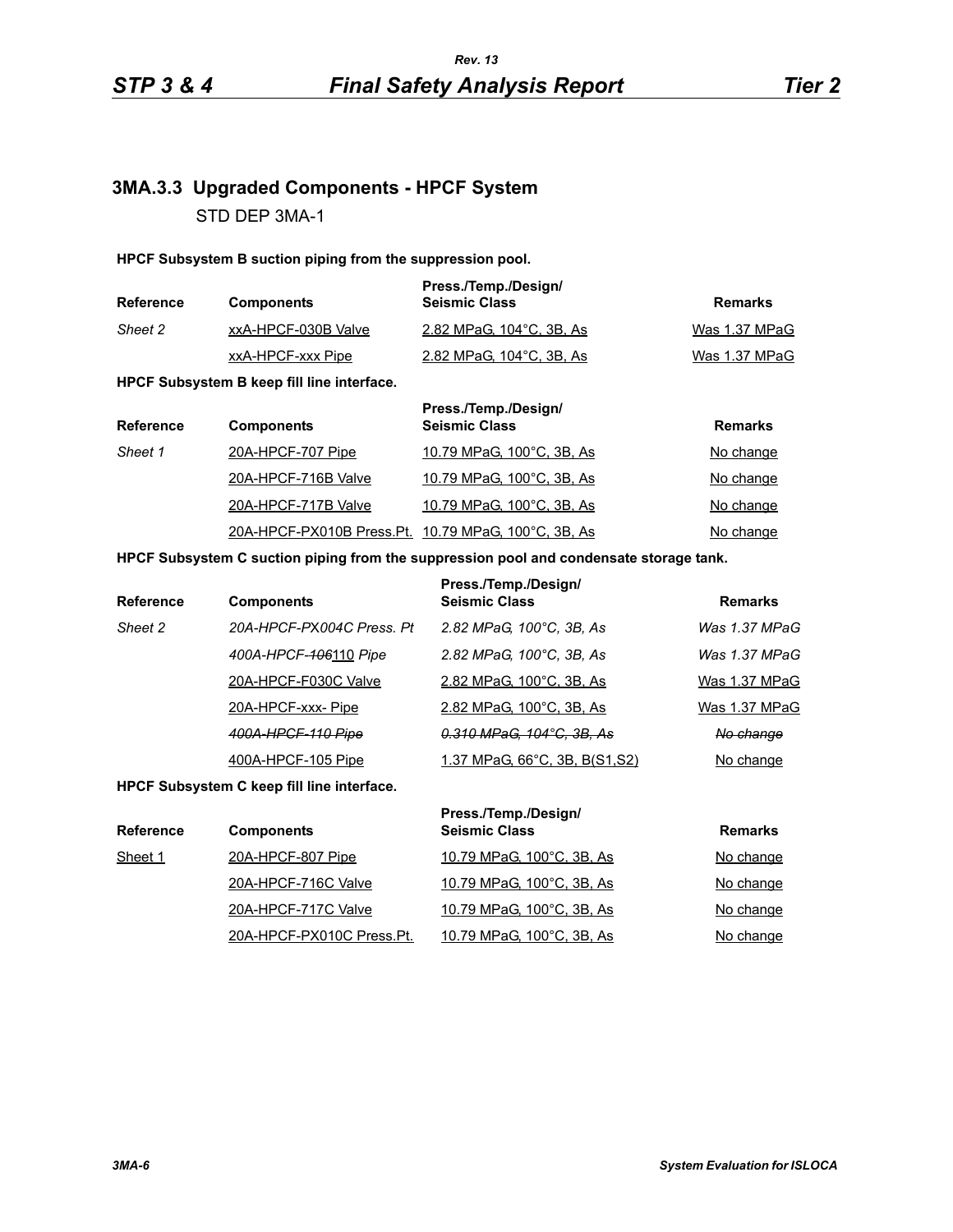# **3MA.4.1 Upgrade Description**

STD DEP Admin

*The URS boundary was terminated at the last valve before the suppression pool, which is valve E510-F006*E51-F006 *and is normally closed. The suppression pool is a large structure, impractical to upgrade to the URS design pressure. The only portions of the RCIC System that are not upgraded to the URS design pressure is unobstructed piping to the suppression pool.*

# **3MA.4.3 Upgraded Components - RCIC System**

STD DEP T1 2.4-3

STD DEP 3MA-1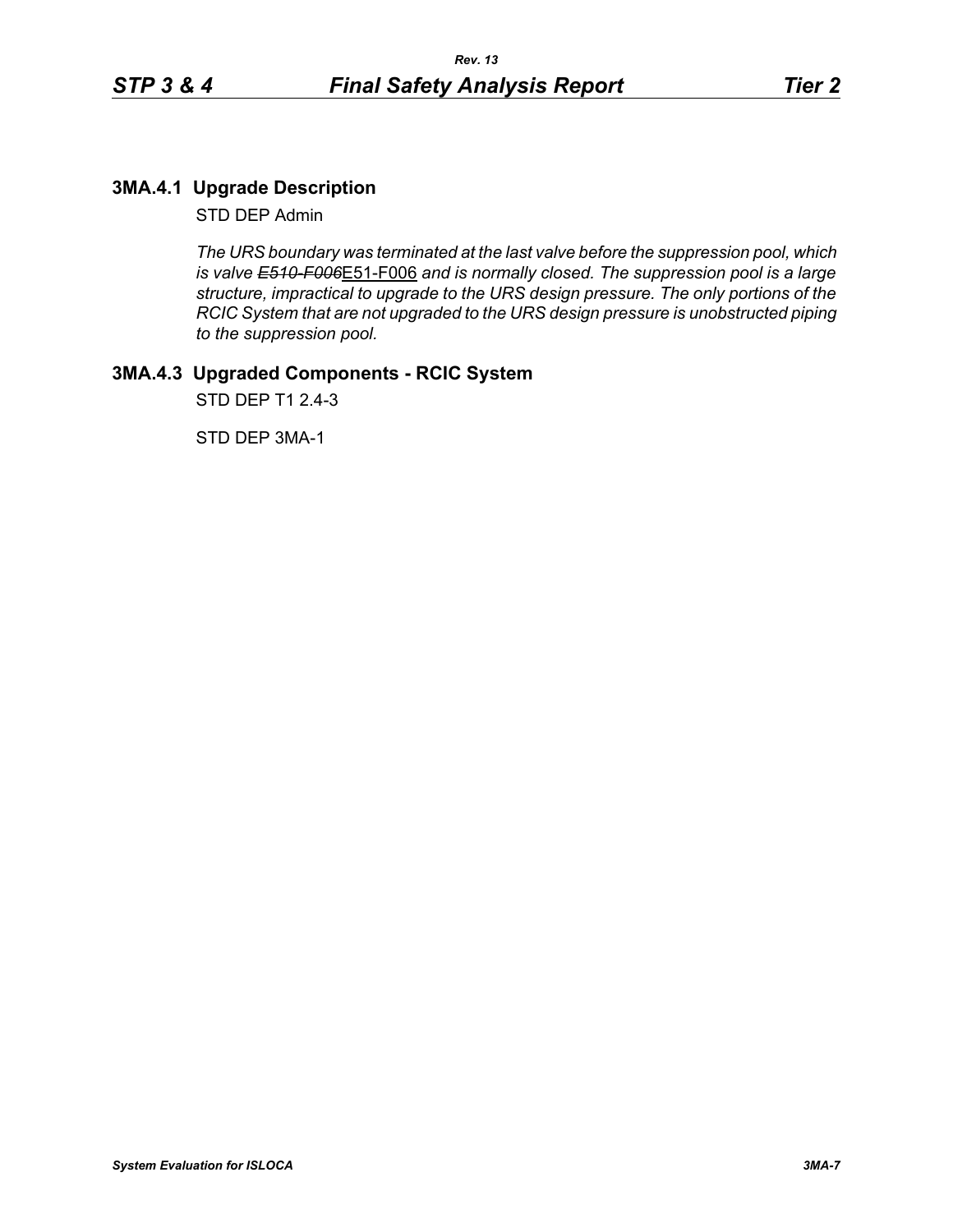## **RCIC turbine condensate piping to the suppression pool**

| Reference        | <b>Components</b>               | Press./Temp./Design/<br><b>Seismic Class</b> | <b>Remarks</b>        |
|------------------|---------------------------------|----------------------------------------------|-----------------------|
| Sheet 3          | 20A-RCIC-723-S Pipe             | 8.62 MPaG, 302°C, 3B, As                     | Was 0.981 MPaG        |
|                  | 20A-RCIC-724-S Pipe             | 8.62 MPaG, 302°C, 3B, As                     | Was 0.981 MPaG        |
|                  | 20A-RCIC-725-S Pipe             | 8.62 MPaG. 302°C. 3B. As                     | Was 0.981 MPaG        |
|                  | 20A-RCIC-726-S Pipe             | 8.62 MPaG, 302°C, 3B, As                     | Was 0.981 MPaG        |
|                  | 20A-RCIC-F724 Valve             | 8.62 MPaG, 302°C, 3B, As                     | Was 0.981 MPaG        |
|                  | 20A-RCIC-F725 Valve             | 8.62 MPaG, 302°C, 3B, As                     | Was 0.981 MPaG        |
|                  | 20A-RCIC-PT014A Press.Trans.    | 8.62 MPaG, 302°C, 3B, As                     | Was 0.981 MPaG        |
|                  | 20A-RCIC-PT014B Press.Trans.    | 8.62 MPaG, 302°C, 3B, As                     | Was 0.981 MPaG        |
|                  | 20A-RCIC-PT014E Press.Trans.    | 8.62 MPaG, 302°C, 3B, As                     | Was 0.981 MPaG        |
|                  | 20A-RCIC-PT014F Press.Trans.    | 8.62 MPaG, 302°C, 3B, As                     | Was 0.981 MPaG        |
|                  |                                 | Press./Temp./Design/                         |                       |
| <b>Reference</b> | <b>Components</b>               | <b>Seismic Class</b>                         | Remarks               |
|                  | <u>** 25A-RCIC-051-S Pipe</u>   | 8.62 MPaG, 302°C, 3B, As                     | Was 0.981 MPaG        |
|                  | ** 25A-RCIC-F051 Valve-         | 8.62 MPaG, 302°C.3B.As                       | Was 0.981 MPaG        |
|                  | ** 25A-RCIC-D012 Strainer       | 8.62 MPaG, 302°C, 3B, As                     | Was 0.981 MPaG        |
|                  | <u>** 25A-RCIC-D013 S.Trap-</u> | 8.62 MPaG, 302°C, 3B, As                     | <b>Was 0.981 MPaG</b> |
|                  | ** 25A-RCIC-F052 Valve-         | 8.62 MPaG, 302°C.3B.As                       | Was 0.981 MPaG        |
| Sheet 3          | ** 25A-RCIC-052-S Pipe          | 2.82 MPaG, 184°C, 4D, As                     | Was 0.981 MPaG        |
|                  | xxA-RCIC-xxx Pipe               | 8.62 MPaG, 302°C, 3B, As                     | Was 0.981 MPaG        |
|                  | 80A-RCIC-054-S Pipe             | 0.981 MPaG, 184°C, 3B, As                    | No change             |
|                  | 80A-RCIC-F054-S Check V.        | 0.981 MPaG, 184°C, 3B, As                    | No change             |
|                  | 80A-RCIC-F055-S Check V.        | 0.981 MPaG, 184°C, 3B, As                    | No change             |
| Sheet 1          | A-RCIC-F069 T.Valve             | 2.828.62 MPaG, 184°C 302°C,<br>3B, As        | Was 10.981 MPaG       |

*\* Vent via Rupture Disks.*

*\*\* RCIC Turbine Condensate Piping to the Barometric Condenser.*

#### **RCIC pump suction piping**

| <b>Reference</b> | <b>Components</b>    | Press./Temp./Design/<br><b>Seismic Class</b> | <b>Remarks</b> |
|------------------|----------------------|----------------------------------------------|----------------|
| Sheet 1          | 200A-RCIC-F060 Valve | 2.82 MPaG, 77°C, 3B, As                      | Was 1.37 MPaG  |
|                  | 20A-RCIC-xxx Pipe    | 2.82 MPaG, 77°C, 3B, As                      | Was 1.37 MPaG  |
|                  | xxA-RCIC-F062 Valve  | 2.82 MPaG, 104°C, 3B, As                     | Was 1.37 MPaG  |
|                  | xxA-RCIC-xxx-Pipe    | 2.82 MPaG, 104°C, 3B, As                     | Was 1.37 MPaG  |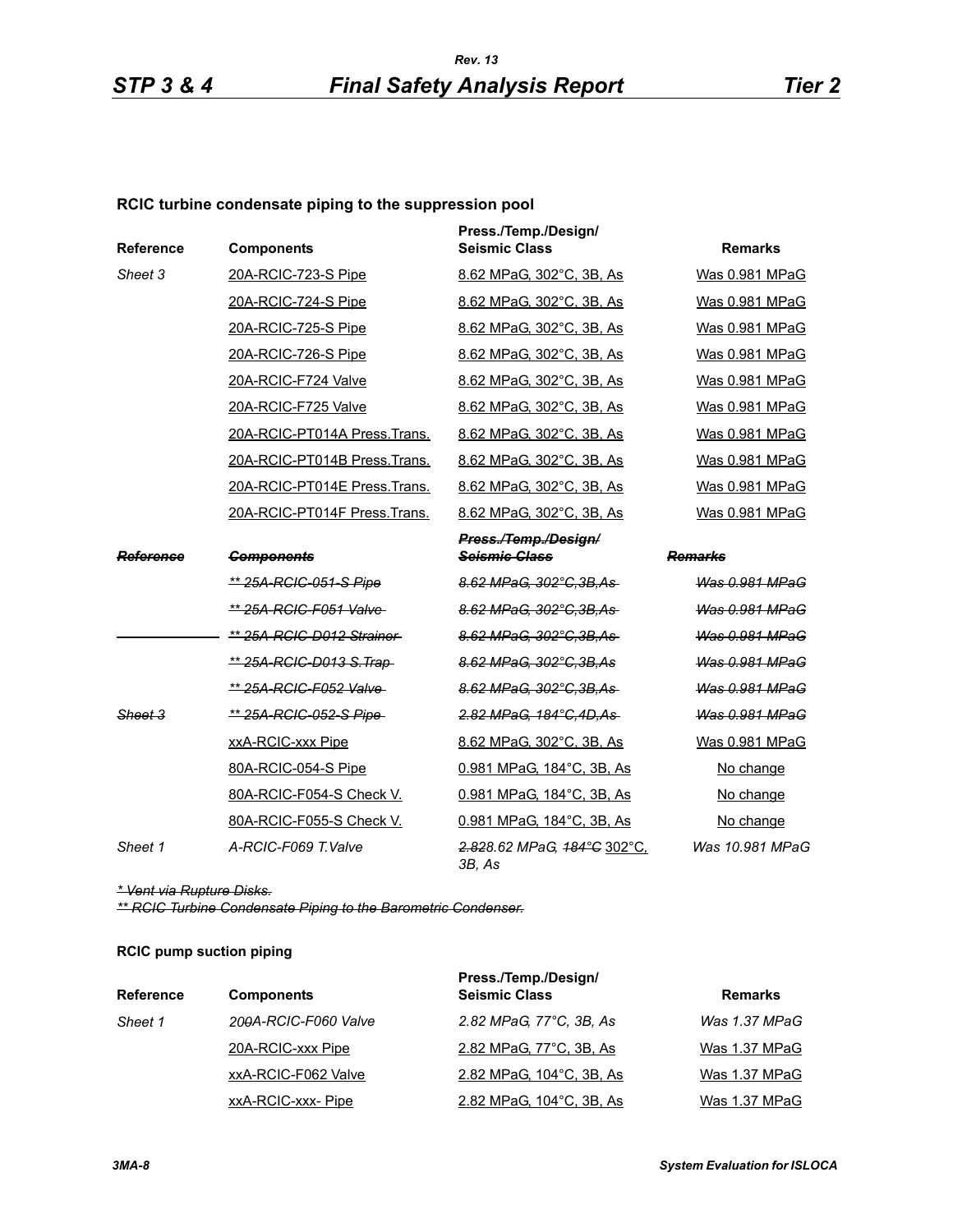**RCIC discharge from relief valves and test line valve direct to the suppression pool without restriction.**

| <b>Reference</b>   | <b>Components</b>                                           | Press./Temp./Design/<br><b>Seismic Class</b>     | <b>Remarks</b>            |
|--------------------|-------------------------------------------------------------|--------------------------------------------------|---------------------------|
| Sheet 2            | 250A-RHR-008 Pipe                                           | 0.310 MPaG, 104°C, 3B, As                        | No change                 |
|                    | RCIC vacuum tank condensate piping to the suppression pool. |                                                  |                           |
| Reference          | <del>Components</del>                                       | Press./Temp./Design/<br><del>Seismic Class</del> | <del>Remarks</del>        |
| <del>Sheet 3</del> | 50A-RCIC-Vacuum Pump-                                       | 2.82 MPaG. 121°C.4D.As                           | <del>Was 0.755 MPaG</del> |
|                    | 50A-RCIC-044-S Pipe                                         | 2.82 MPaG, 88°C, 4D, As-                         | <del>Was 0.310 MPaG</del> |
|                    | 50A-RCIC-067-S Pipe                                         | <del>2.82 MPaG. 88°C.4D.As-</del>                | Was 0.310 MPaG            |
|                    | 50A-RCIC-PCV Valve                                          | <del>2.82 MPaG. 121°C.4D.As-</del>               | <u>Was 0.755 MPaG</u>     |
| Sheet 3            | 20A-RCIC-068-S Pipe-                                        | <del>2.82 MPaG. 121°C.4D.As-</del>               | <del>Was 0.981 MPaG</del> |
| Sheet 1            | 50A-RCIC-F046 Check V                                       | <del>2.82 MPaG, 104°C,3B,As-</del>               | <del>Was 0.310 MPaG</del> |
|                    | <del>20A-RCIC-057-S Pipe</del> -                            | <del>2.82 MPaG, 104°C.3B.As-</del>               | <del>Was 0.310 MPaG</del> |
|                    | 20A-RCIC-F059 T.Valve                                       | <del>2.82 MPaG, 104°C,3B,As-</del>               | <del>Was 0.310 MPaG</del> |
|                    | 50A-RCIC-F047 MO Valve                                      | <del>2.82 MPaG, 104°C,3B,As-</del>               | Was 0.310 MPaG            |
|                    | <del>50A-RCIC-045-S Pipe</del> -                            | <del>0.981 MPaG, 104°C,3B,As-</del>              | No change                 |

*Sheet 1 Suppression Pool*

*RCIC steam drains from trip and throttle valve piping and turbine to condensate chamber*

| Reference          | <b>Components</b>             | Press./Temp./Design/<br>Seismic Class | <b>Remarks</b>        |
|--------------------|-------------------------------|---------------------------------------|-----------------------|
| <del>Sheet 3</del> | <u>* 20A-RCIC-063-S Pipe-</u> | 8.62 MPaG, 302°C, 3B, As              | Was 0.981 MPaG        |
|                    | <u>* 20A-RCIC-061-S Pipe-</u> | 8.62 MPaG, 302°C, 3B, As              | <b>Was 0.981 MPaG</b> |
|                    | ** 20A-RCIC-064-S Pipe        | 8.62 MPaG, 302°C, 3B, As              | <b>Was 0.981 MPaG</b> |

*\* RCIC Trip and Throttle Valve leakoffs are piped to Condensing Chamber. \*\* RCIC Turbine Condensate Drain connects to the Condensing Chamber*

*RCIC turbine valve leakoffs are piped to the barometric condenser*

| Reference          | <del>Components</del>           | Press./Temp./Design/<br><b>Seismic Class</b> | <del>Remarks</del>        |
|--------------------|---------------------------------|----------------------------------------------|---------------------------|
| <del>Sheet 3</del> | *25A-RCIC-058-S Pipe            | <del>2.82 MPaG, 184°C,4D,As</del>            | <del>Was 0.981 MPaG</del> |
|                    | <u>** 25A-RCIC-059-S Pipe </u>  | 2.82 MPaG, 184°C, 4D, As                     | <del>Was 0.981 MPaG</del> |
|                    | <del>Barometric Condenser</del> | 2.82 MPaG, 184°C.4D.As                       | <del>Was 0.755 MPaG</del> |
|                    | <u>*** 25A-RCIC-065-S Pipe </u> | 2.82 MPaG, 184°C.4D.As                       | <del>Was 0.755 MPaG</del> |
|                    | 25A-RCIC-Relief Valve           | 2.82 MPaG, 121°C, 4D, As                     | <del>Was 0.755 MPaG</del> |
|                    | 25A-RCIC-066-S Pipe-            | <u>0 MPaG, 121°C,4D,As-</u>                  | No change                 |

*\* RCIC Trip and Throttle Valve Stem leakoff is piped to the Barometric* 

*\*\* RCIC Turbine Governor Valve Stem is piped to the to Barometric Condenser.*

*\*\*\* Barometric Condenser Press. relief and piping.*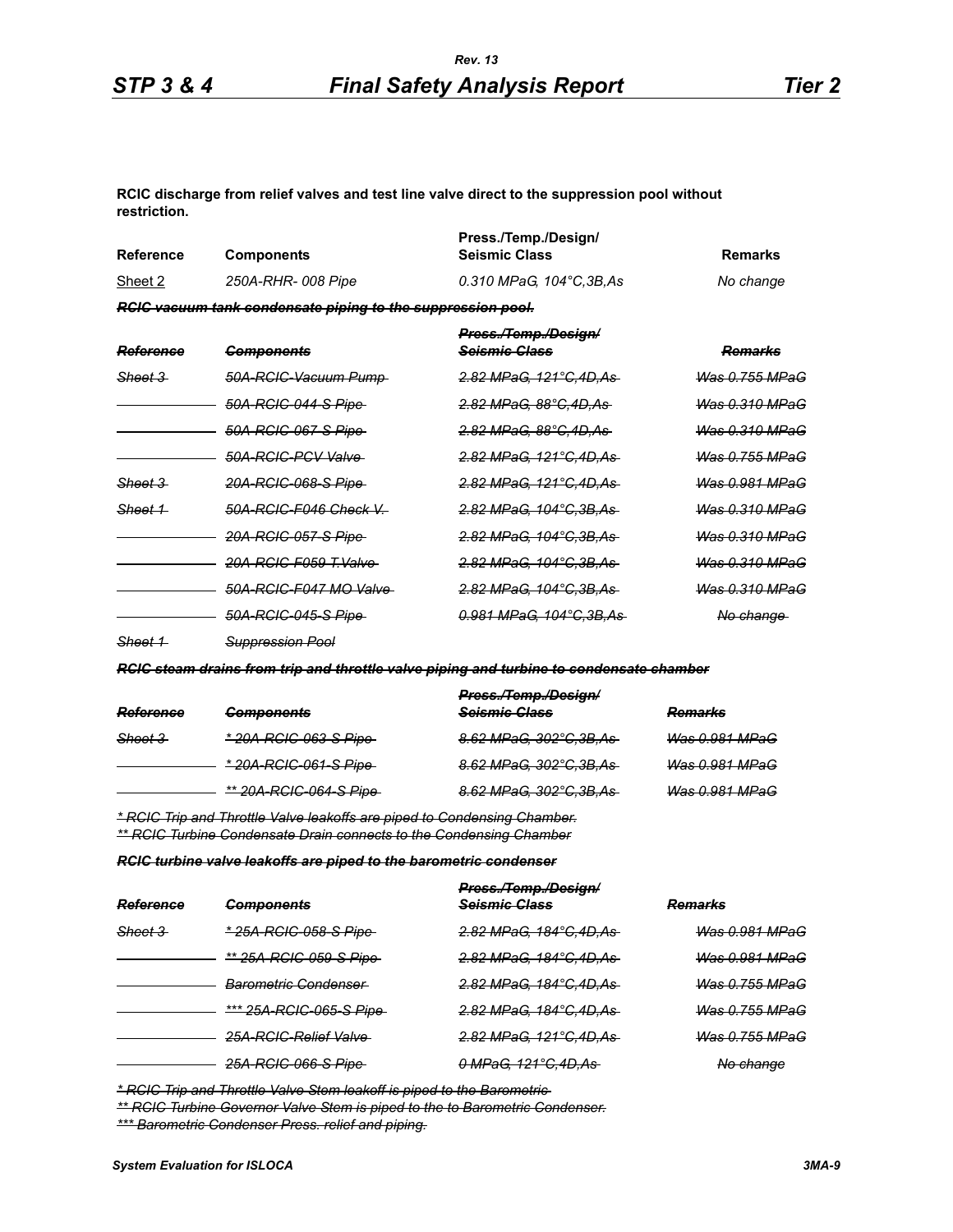#### *RCIC pump cooling water piping for pump and turbine lube oil coolers*

| Reference          | <del>Components</del>              | Press./Temp./Design/<br><del>Seismie Class</del> | Remarks                   |
|--------------------|------------------------------------|--------------------------------------------------|---------------------------|
| <del>Sheet 3</del> | <del>50A-RCIC-011-W Pipe</del>     | <del>2.82 MPaG.77°C.3B.As-</del>                 | Was 0.863 MPaG            |
|                    | <del>50A-RCIC-028-W Pipe</del>     | <del>2.82 MPaG. 77°C.3B.As-</del>                | Was 0.863 MPaG            |
|                    | 50A-RCIC-F030 Relief V.            | <del>2.82 MPaG. 77°C.3B.As-</del>                | Was 0.863 MPaG            |
|                    | 50A-RCIC-029-W Pipe                | <del>2.82 MPaG. 77°C.3B.As-</del>                | Was 0.863 MPaG            |
|                    | <del>20A-RCIC-713-W Pipe</del>     | <del>2.82 MPaG. 77°C.3B.As-</del>                | Was 0.863 MPaG            |
|                    | <del>20A-RCIC-PX018 Press</del>    | <del>2.82 MPaG. 77°C.3B.As-</del>                | Was 0.863 MPaG            |
|                    | 50A-RCIC-Turb.LO-Cooler-           | <del>2.82 MPaG. 77°C.3B.As-</del>                | Was 0.863 MPaG            |
|                    | 50A-RCIC-Pump LO Cooler-           | <del>2.82 MPaG. 77°C.3B.As-</del>                | Was 0.863 MPaG            |
|                    | <del>15A-RCIC-TX019 Temp.Pt.</del> | <del>2.82 MPaG. 77°C.3B.As-</del>                | Was 0.863 MPaG            |
|                    | 20A-RCIC-714-W Pipe                | <del>2.82 MPaG, 77°C,3B,As-</del>                | Was 0.863 MPaG            |
|                    | 20A-RCIC-F714 Valve                | <del>2.82 MPaG. 77°C.3B.As-</del>                | <del>Was 0.863 MPaG</del> |
|                    | 20A-RCIC-PX020 Press Pt.           | <del>2.82 MPaG. 77°C.3B.As-</del>                | <del>Was 0.863 MPaG</del> |
|                    | <u>15A-RCIC-012-W Pipe-</u>        | <del>2.82 MPaG, 77°C,3B,As-</del>                | <del>Was 0.863 MPaG</del> |
|                    | <del>15A-RCIC-013-W Pipe</del>     | <del>2.82 MPaG. 77°C.3B.As-</del>                | <u>Was 0.863 MPaG</u>     |
|                    | <u>15A-RCIC-014-W Pipe-</u>        | <del>2.82 MPaG. 77°C.3B.As-</del>                | <u>Was 0.863 MPaG</u>     |
|                    | <u>15A-RCIC-015-W Pipe-</u>        | 2.82 MPaG, 77°C, 3B, As-                         | <u>Was 0.863 MPaG</u>     |
| <del>Sheet 3</del> | <b>Barometric Condenser</b>        | <del>2.82 MPaG. 121°C.4D.As</del>                | Was 0.755 MPaG            |

*RCIC vacuum tank and condensate pump piped to RCIC pump suction pipe*

| Reference | <b>Components</b>              | Press./Temp./Design/<br><del>Seismic Class</del> | Remarks                   |
|-----------|--------------------------------|--------------------------------------------------|---------------------------|
| Sheet 3   | <b>RGIG Vacuum Tank</b>        | <del>2.82 MPaG, 77°C.4D.As</del>                 | Was 0.755 MPaG            |
|           | <b>RGIG Press</b> , Switch H   | <del>2.82 MPaG, 121°C.4D.As</del>                | Was 0.755 MPaG            |
|           | RGIC Level Switch H            | <u>2.82 MPaG. 121°C.4D.As</u>                    | <u>Was 0.755 MPaG</u>     |
|           | <b>RGIC Level Switch L</b>     | <del>2.82 MPaG, 121°C.4D.As</del>                | <del>Was 0.755 MPaG</del> |
|           | <b>RGIG Cond. Pump-</b>        | <u>2.82 MPaG, 88°C,4D,As-</u>                    | <b>Was 1.37 MPaG</b>      |
|           | 50A-RCIC-F014 Check V.         | <del>2.82 MPaG. 88°C.4D.As</del>                 | <del>Was 1.37 MPaG</del>  |
|           | <del>50A-RCIC-016-W Pipe</del> | <u>2.82 MPaG, 88°C,4D,As-</u>                    | Was 1.37 MPaG             |
|           | <del>20A-RCIC-715-W Pipe</del> | <del>2.82 MPaG. 88°C.4D.As</del>                 | <u> Was 1.37 MPaG</u>     |
|           | 20A-RCIC-F715 Valve            | <u>2.82 MPaG, 88°C,4D,As-</u>                    | <b>Was 1.37 MPaG</b>      |
|           | 20A-RCIC-PX021 Press.Pt.       | <del>2.82 MPaG. 88°C.4D.As</del>                 | <u>Was 1.37 MPaG</u>      |
|           | 50A-RCIC-F015 Valve            | <u>2.82 MPaG, 88°C,3B,As-</u>                    | Was 1.37 MPaG             |
|           | 50A-RCIC-017-W Pipe            | <del>2.82 MPaG. 88°C.3B.As-</del>                | <b>Was 1.37 MPaG</b>      |
|           | <del>50A-RCIC-030-W Pipe</del> | <del>2.82 MPaG, 88°C,3B,As-</del>                | <del>Was 1.37 MPaG</del>  |
|           | 50A-RCIC-F031 MO Valve         | <del>2.82 MPaG, 88°C,3B,As-</del>                | <del>Was 1.37 MPaG</del>  |

*3MA-10 System Evaluation for ISLOCA*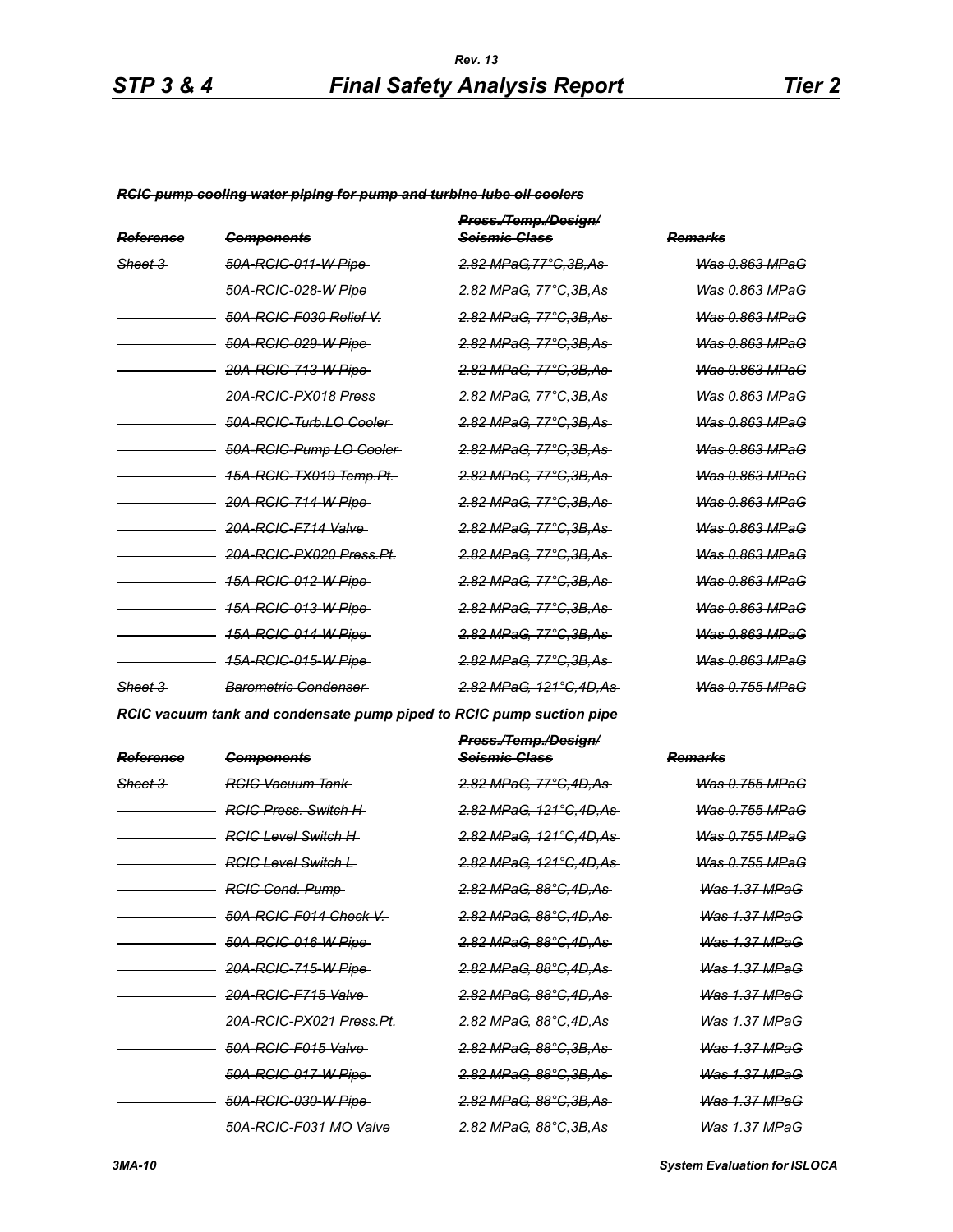| 50A-RCIC-F032 AO Valve-          | <del>2.82 MPaG, 88°C,3B,As-</del> | <b>Was 1.37 MPaG</b>     |
|----------------------------------|-----------------------------------|--------------------------|
| 20A-RCIC-032-W Pipe-             | <del>2.82 MPaG, 88°C,3B,As-</del> | <del>Was 1.37 MPaG</del> |
| <del>20A-RCIC-F034 T.Valve</del> | <del>2.82 MPaG, 88°C,3B,As-</del> | <del>Was 1.37 MPaG</del> |
| * 50A-RCIC-F016 Check            | <del>2.82 MPaG, 77°C,3B,As-</del> | <del>Was 1.37 MPaG</del> |

*\* 50A-RCIC-017 Pipe connects with RCIC pump suction 200A-RCIC-001-W Pipe on sheet 1 upgraded to 2.82 MPaG.*

#### *Sheet 2: Valve gland leak off piping*

*Branch piping from RCIC steam supply isolation valves FO-035,inside primary containment and FO-036 outside primary containment to VGL Radwaste Treatment System.*

|           |                     | Press./Temp./Design/Seismie- |                      |  |
|-----------|---------------------|------------------------------|----------------------|--|
| Reference | <b>Components</b>   | <b>Class</b>                 | <b>Remarks</b>       |  |
| Sh 2.111  | 25A-RCIC-506-S Pipe | 8.62 MPaG, 302°C, 1A, As     | <b>Reactor Press</b> |  |
| 1–7       | 25A-RCIC-507-S Pipe | 8.62 MPaG, 302°C, 1A, As     | <b>Reactor Press</b> |  |

**Sheet 2: Instrument piping from RCIC steam supply piping to PT-009, PI-010 and level switch LS-011.**

|                  |                     | Press./Temp./Design/     |                      |
|------------------|---------------------|--------------------------|----------------------|
| <b>Reference</b> | <b>Components</b>   | <b>Seismic Class</b>     | <b>Remarks</b>       |
| $Sh$ 2.H-6       | 20A-RCIC-716-S Pipe | 8.62 MPaG, 302°C, 3B, As | Reactor Press        |
|                  | 20A-RCIC-F716 Valve | 8.62 MPaG, 302°C, 3B, As | Reactor Press        |
|                  | 20A-RCIC-F717 Valve | 8.62 MPaG, 302°C, 3B, As | Reactor Press        |
| H-7              | 20A-RCIC-717-S Pipe | 8.62 MPaG, 302°C, 3B, As | <b>Reactor Press</b> |
| $G-5$            | 20A-RCIC-718-S Pipe | 8.62 MPaG, 302°C, 3B, As | Reactor Press        |
|                  | 20A-RCIC-F718 Valve | 8.62 MPaG, 302°C, 3B, As | Reactor Press        |
|                  | 20A-RCIC-F719 Valve | 8.62 MPaG, 302°C, 3B, As | Reactor Press        |
| $F-5$            | 20A-RCIC-719-S Pipe | 8.62 MPaG, 302°C, 3B, As | <b>Reactor Press</b> |
|                  | 20A-RCIC-F720 Valve | 8.62 MPaG, 302°C, 3B, As | <b>Reactor Press</b> |
|                  | 20A-RCIC-F721 Valve | 8.62 MPaG, 302°C, 3B, As | <b>Reactor Press</b> |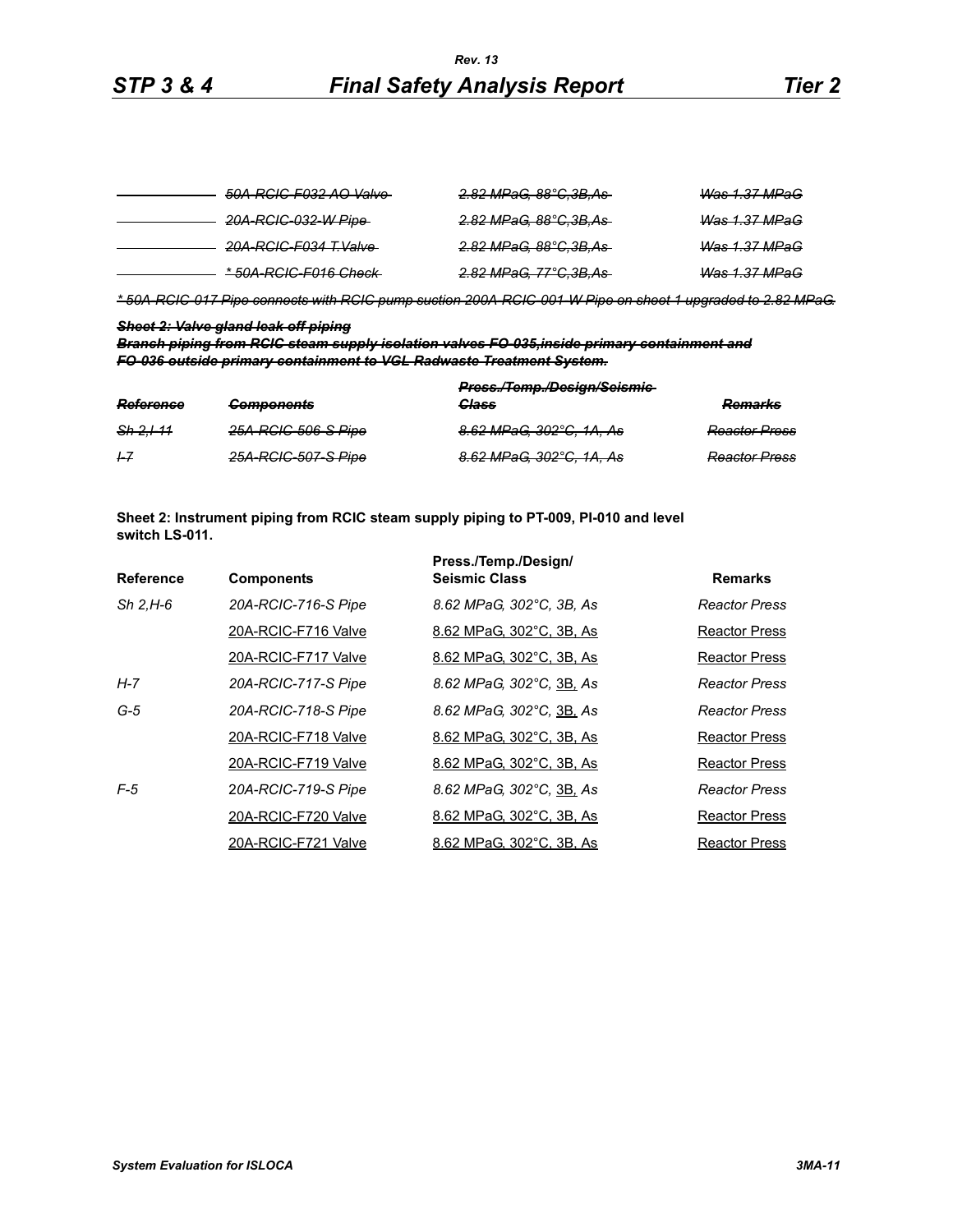# **3MA.5.3 Upgraded Components - CRD System** STD DEP 3MA-1

**CRD pump suction piping Condensate, Feedwater and Condensate Air Extraction System or Condensate Storage Tank of the Makeup Water System (Condensate).**

| <b>Reference</b> | <b>Components</b>                          | Press./Temp./Design/<br><b>Seismic Class</b>   | <b>Remarks</b> |
|------------------|--------------------------------------------|------------------------------------------------|----------------|
| Sheet 1          | 100A-CRD-001 Pipe-S                        | 2.82 MPaG, 2066°C, 6D, C                       | Was 1.37 MPaG  |
|                  | 150A-MUWC-F <del>-103</del> xxxValve<br>LO | 1.37 MPaG, 66°C, B4D,<br><del>(S1,S2)</del> As | No change      |
|                  | 150A-CRD-002-S Pipe                        | 2.82 MPaG, 2066°C, 6D, C                       | Was 1.37 MPaG  |
|                  | 50A-MUWC- F103Valve                        | 1.37 MPaG, 66°C, 64D, C                        | Lock Open      |
|                  | 50A-MUWC-103 Pipe                          | Static Hd, 66°C, 64D, C                        | No change      |
|                  | 50A-CRD-033-S Pipe                         | 2.82 MPaG, 20°C, 6D, C                         | Was 1.37 MPaG  |
|                  | 50A-CRD-032-S Pipe                         | 2.82 MPaG, 20°C, 6D, C                         | Was 1.37 MPaG  |
|                  | 100A-CRD-F001A Gate V                      | 2.82 MPaG, 2066°C, 6D, C                       | Was 1.37 MPaG  |
|                  | 100A-CRD-003-S Pipe                        | 2.82 MPaG, 2066°C, 6D, C                       | Was 1.37 MPaG  |
| Reference        | <b>Components</b>                          | Press./Temp./Design/Seismic<br><b>Class</b>    | <b>Remarks</b> |
| Sheet 1          | CRD-D001A Filter                           | 2.82 MPaG, 2066°C, 6D, C                       | Was 1.37 MPaG  |
|                  | 20A-CRD-500-S Pipe                         | 2.82 MPaG, 2066°C, 6D, C                       | Was 1.37 MPaG  |
|                  | 20A-CRD-F500A Valve NC                     | 2.82 MPaG, 2066°C, 6D, C                       | Was 1.37 MPaG  |
|                  | 20A-CRD-501-S Pipe                         | 2.82 MPaG, 2066°C, 6D, C                       | Was 1.37 MPaG  |
|                  | 20A-CRD-F501A Globe V                      | 2.82 MPaG, 2066°C, 6D, C                       | Was 1.37 MPaG  |
|                  | 100A-CRD-004-S Pipe                        | 2.82 MPaG, 2066°C, 6D, C                       | Was 1.37 MPaG  |
|                  | 100A-CRD-F002A Gate V                      | 2.82 MPaG, 2066°C, 6D, C                       | Was 1.37 MPaG  |
|                  | 100A-CRD-F001B Gate V                      | 2.82 MPaG, 2066°C, 6D, C                       | Was 1.37 MPaG  |
|                  | 100A-CRD-005-S Pipe                        | 2.82 MPaG, 2066°C, 6D, C                       | Was 1.37 MPaG  |
|                  | CRD-D001B Filter                           | 2.82 MPaG, 2066°C, 6D, C                       | Was 1.37 MPaG  |
|                  | 20A-CRD-502-S-Pipe                         | 2.82 MPaG, 2066°C, 6D, C                       | Was 1.37 MPaG  |
|                  | 20A-CRD-F500B Globe V                      | 2.82 MPaG, 2066°C, 6D, C                       | Was 1.37 MPaG  |
|                  | 20A-CRD-503-S Pipe                         | 2.82 MPaG, 2066°C, 6D, C                       | Was 1.37 MPaG  |
|                  | 20A-CRD-F501B Globe V                      | 2.82 MPaG, 2066°C, 6D, C                       | Was 1.37 MPaG  |
|                  | 100A-CRD-006-S Pipe                        | 2.82 MPaG, 2066°C, 6D, C                       | Was 1.37 MPaG  |
|                  | 100A-CRD-F002B Gate V                      | 2.82 MPaG, 2066°C, 6D, C                       | Was 1.37 MPaG  |
|                  | 100A-CRD-007-S Pipe                        | 2.82 MPaG, 2066°C, 6D, C                       | Was 1.37 MPaG  |
|                  | 20A-CRD-700-S Pipe                         | 2.82 MPaG, 2066°C, 6D, C                       | Was 1.37 MPaG  |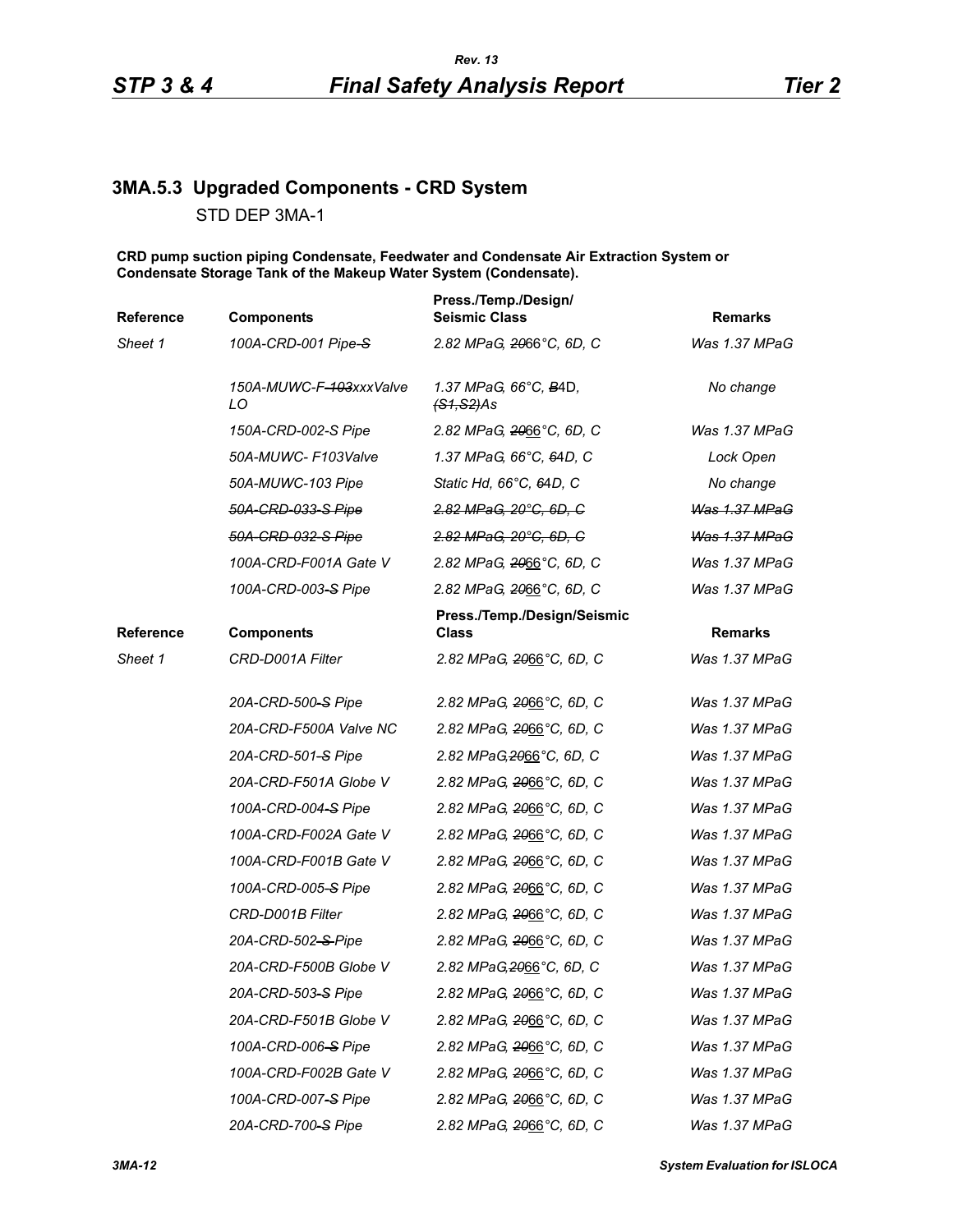**CRD pump suction piping Condensate, Feedwater and Condensate Air Extraction System or Condensate Storage Tank of the Makeup Water System (Condensate). (Continued)**

| Reference | <b>Components</b>              | Press./Temp./Design/<br><b>Seismic Class</b> | <b>Remarks</b> |
|-----------|--------------------------------|----------------------------------------------|----------------|
| Sheet 1   | 20A-CRD-F700 Globe V           | 2.82 MPaG, <del>20</del> 66°C, 6D, C         | Was 1.37 MPaG  |
|           | <b>CRD-DPT001 Diff PT</b>      | 2.82 MPaG, <del>20</del> 66°C, 6D, C         | Was 1.37 MPaG  |
|           | 20A-CRD-F701 Globe V           | 2.82 MPaG, <del>20</del> 66°C, 6D, C         | Was 1.37 MPaG  |
|           | 20A-CRD-701-S Pipe             | 2.82 MPaG, 2066°C, 6D, C                     | Was 1.37 MPaG  |
|           | 100A-CRD-F003A Gate V          | 2.82 MPaG, <del>20</del> 66°C, 6D, C         | Was 1.37 MPaG  |
|           | 100A-CRD-008-S Pipe            | 2.82 MPaG, 2066°C, 6D, C                     | Was 1.37 MPaG  |
|           | 25A-CRD-504–S Pipe             | 2.82 MPaG, 2066°C, 6D, C                     | Was 1.37 MPaG  |
|           | 25A-CRD-F004A Safe.RV          | 2.82 MPaG, 2066°C, 6D, C                     | Was 1.37 MPaG  |
|           | 20A-CRD-702–S Pipe             | 2.82 MPaG, <del>20</del> 66°C, 6D, C         | Was 1.37 MPaG  |
|           | 20A-CRD-F702A Globe V          | 2.82 MPaG, 2066°C, 6D, C                     | Was 1.37 MPaG  |
|           | CRD-PI002A Press I             | 2.82 MPaG, 2066°C, 6D, C                     | Was 1.37 MPaG  |
|           | CRD-PT003A Press T             | 2.82 MPaG, 2066°C, 6D, C                     | Was 1.37 MPaG  |
|           | CRD-C001A Pump                 | <del>3.43</del> 18.63 MPaG, 66°C, 6D, C      | No change      |
|           | * A-CRD-F502A Globe V          | 2.82 MPaG, 2066°C, 6D, C                     | Was 1.37 MPaG  |
|           | * A-CRD-505 <del>-S</del> Pipe | 2.82 MPaG, 2066°C, 6D, C                     | Was 1.37 MPaG  |
|           | * A-CRD-F503A Globe V          | 2.82 MPaG, <del>20</del> 66°C, 6D, C         | Was 1.37 MPaG  |
|           | * A-CRD-F504A Globe V          | 2.82 MPaG, 2066°C, 6D, C                     | Was 1.37 MPaG  |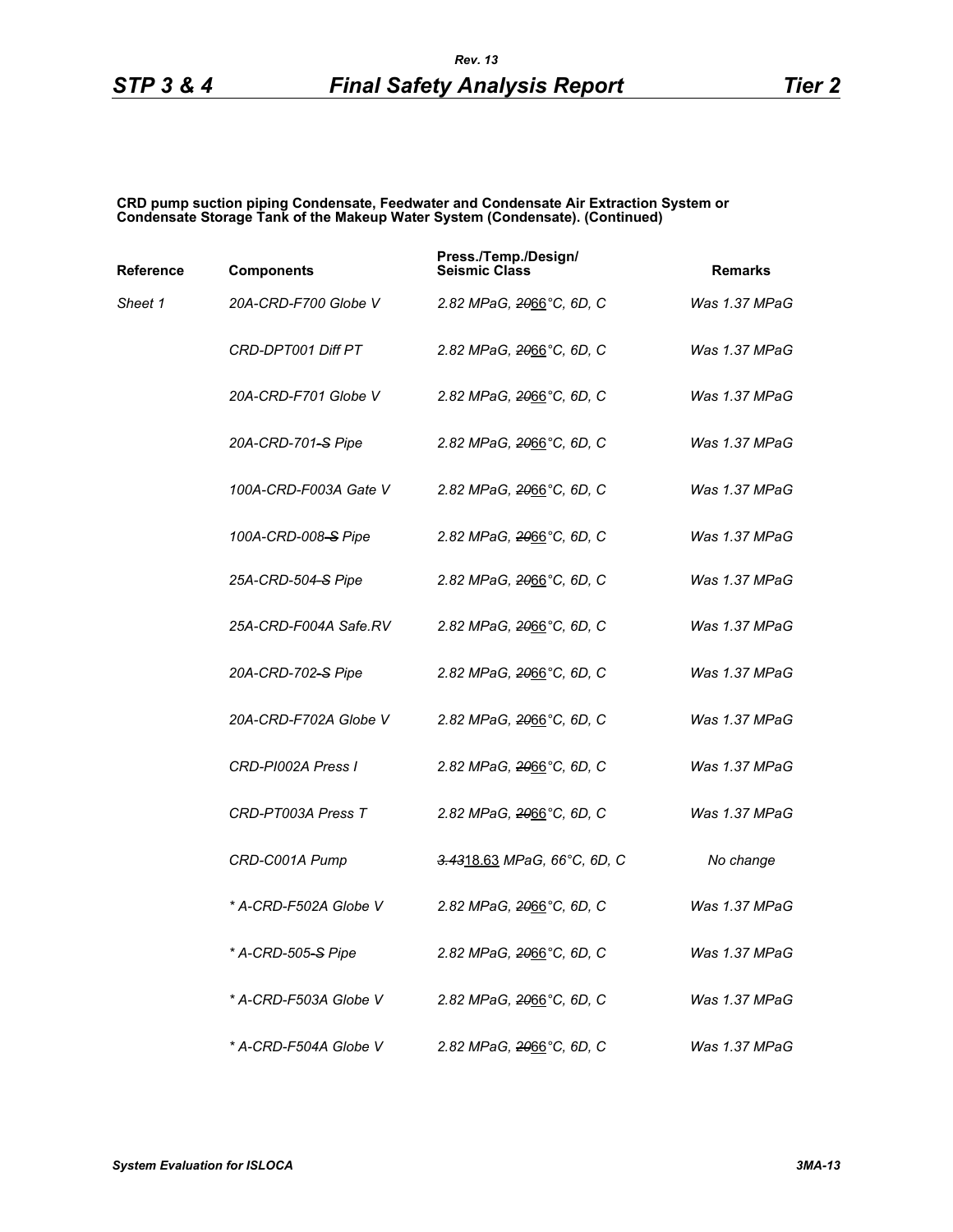#### **CRD pump suction piping Condensate, Feedwater and Condensate Air Extraction System or Condensate Storage Tank of the Makeup Water System (Condensate). (Continued)**

| Reference | <b>Components</b>              | Press./Temp./Design/<br><b>Seismic Class</b> | <b>Remarks</b> |
|-----------|--------------------------------|----------------------------------------------|----------------|
| Sheet 1   | * A-CRD-506 <del>-S</del> Pipe | 2.82 MPaG, 2066°C, 6D, C                     | Was 1.37 MPaG  |
|           | * A-CRD-507 <del>-S</del> Pipe | 2.82 MPaG, 2066°C, 6D, C                     | Was 1.37 MPaG  |
|           | * A-CRD-F505A Globe V          | 2.82 MPaG, 2066°C, 6D, C                     | Was 1.37 MPaG  |
|           | * A-CRD-F506A Globe V          | 2.82 MPaG, 2066°C, 6D, C                     | Was 1.37 MPaG  |
|           | 100A-CRD-F003B Gate V          | 2.82 MPaG, 2066°C, 6D, C                     | Was 1.37 MPaG  |
|           | 100A-CRD-010-S Pipe            | 2.82 MPaG, 2066°C, 6D, C                     | Was 1.37 MPaG  |
|           | 25A-CRD-508-S Pipe             | 2.82 MPaG, 2066°C, 6D, C                     | Was 1.37 MPaG  |
|           | 25A-CRD-F004B Safe.RV          | 2.82 MPaG, 2066°C, 6D, C                     | Was 1.37 MPaG  |
|           | 20A-CRD-703–S Pipe             | 2.82 MPaG, <del>20</del> 66°C, 6D, C         | Was 1.37 MPaG  |
|           | 20A-CRD-F702B Globe V          | 2.82 MPaG, 2066°C, 6D, C                     | Was 1.37 MPaG  |
|           | CRD-PI002B Press I             | 2.82 MPaG, 2066°C, 6D, C                     | Was 1.37 MPaG  |
|           | CRD-PT003B Press T             | 2.82 MPaG, 2066°C, 6D, C                     | Was 1.37 MPaG  |
|           | CRD-C001B Pump                 | 3.4318.63 MPaG, 66°C, 6D, C                  | No change      |
|           | * A-CRD-509 <del>-S</del> Pipe | 2.82 MPaG, <del>20</del> 66°C, 6D, C         | Was 1.37 MPaG  |
|           | * A-CRD-F502B Globe V          | 2.82 MPaG, 2066°C, 6D, C                     | Was 1.37 MPaG  |
|           | * A-CRD-F503B Globe V          | 2.82 MPaG, 2066°C, 6D, C                     | Was 1.37 MPaG  |
|           | * A-CRD-510 <del>-S</del> Pipe | 2.82 MPaG, 2066°C, 6D, C                     | Was 1.37 MPaG  |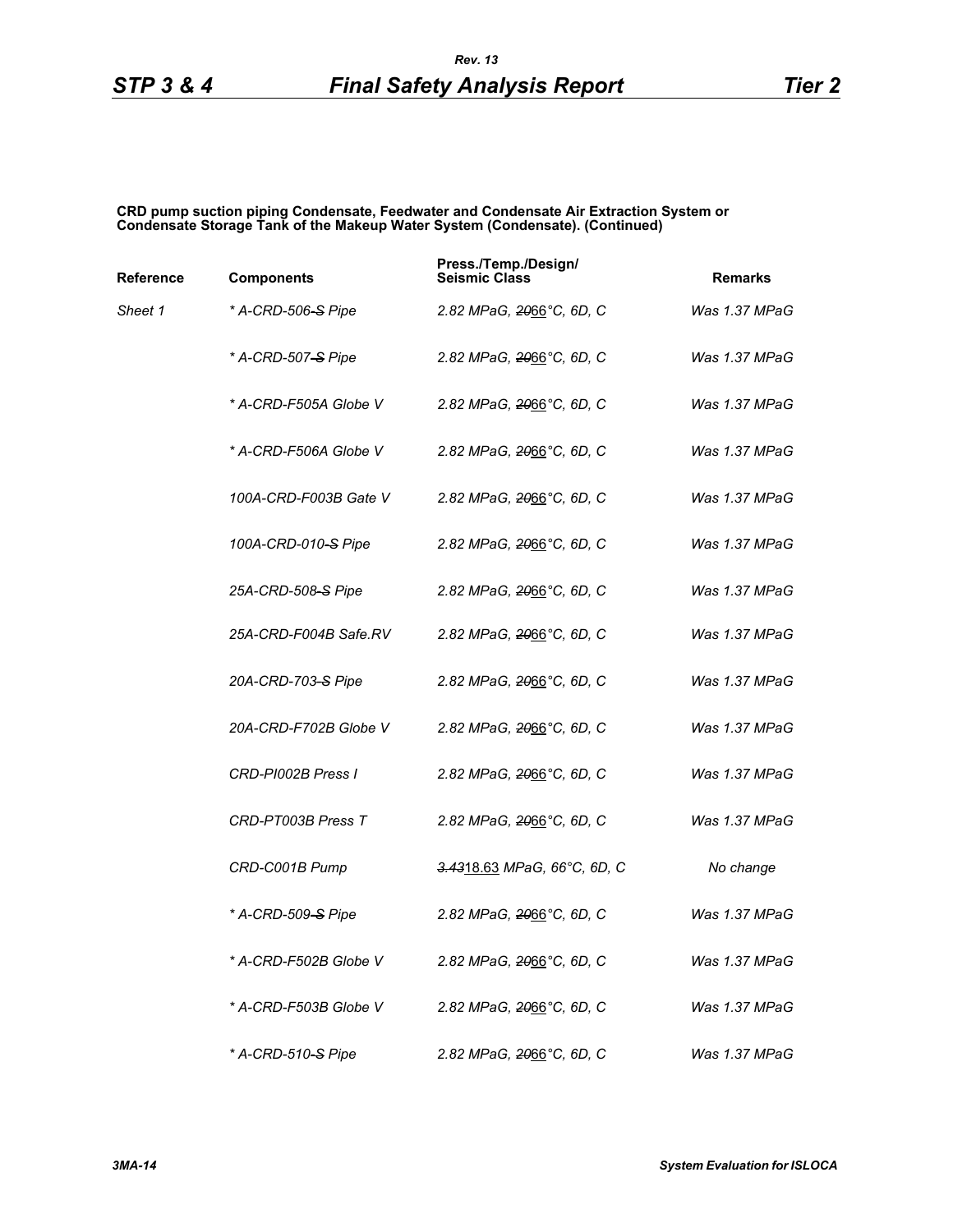**CRD pump suction piping Condensate, Feedwater and Condensate Air Extraction System or Condensate Storage Tank of the Makeup Water System (Condensate). (Continued)**

| <b>Reference</b> | <b>Components</b>     | Press./Temp./Design/<br><b>Seismic Class</b> | <b>Remarks</b>  |
|------------------|-----------------------|----------------------------------------------|-----------------|
| Sheet1           | * A-CRD-F504B Globe V | 2.82 MPaG, 2066°C, 6D, C                     | Was 1.37 MPaG   |
|                  | * A-CRD-F505B Globe V | 2.82 MPaG, 2066°C, 6D, C                     | Was $1.37$ MPaG |
|                  | * A-CRD-511-S Pipe    | 2.82 MPaG, 2066°C, 6D, C                     | Was $1.37$ MPaG |
|                  | * A-CRD-F506B Globe V | 2.82 MPaG, 2066°C, 6D, C                     | Was $1.37$ MPaG |
| Sheet 3          | 25A-CRD-075 Pipe      | 2.82 MPaG, 66°C, 6D, C                       | Was 1.37 MPaG   |
|                  | 25A-CRD-076 Pipe      | 2.82 MPaG, 66°C, 6D, C                       | Was 1.37 MPaG   |
|                  | 25A-CRD-077 Pipe      | 2.82 MPaG, 66°C, 6D, C                       | Was 1.37 MPaG   |
|                  | 25A-CRD-F062A Valve   | 2.82 MPaG, 66°C, 6D, C                       | Was 1.37 MPaG   |
|                  | 25A-CRD-F062B Valve   | 2.82 MPaG, 66°C, 6D, C                       | Was 1.37 MPaG   |

### **CRD interface from pump discharge to the MUWC System condensate storage tank**

| <b>Reference</b> | <b>Components</b>      | Press./Temp./Design/<br><b>Seismic Class</b> | <b>Remarks</b> |
|------------------|------------------------|----------------------------------------------|----------------|
|                  | 50A-CRD-034-S Pipe     | 18.63 MPaG, 66°C, 6D, C                      | No change      |
|                  | 5020A-CRD-035-S Pipe   | 18.63 MPaG, 66°C, 6D, C                      | No change      |
|                  | 5020A-CRD-F023 Globe V | 18.63 MPaG, 66°C, 6D, C                      | No change      |
|                  | 50A-MUWC-xxx-SPipe     | 1.37 MPaG, 66°C, 6D, C                       | No change      |

#### **CRD interface from pump discharge to the RRS System**

| <b>Reference</b> | <b>Components</b>    | Press./Temp./Design/<br><b>Seismic Class</b>        | <b>Remarks</b> |
|------------------|----------------------|-----------------------------------------------------|----------------|
|                  | 20A-CRD-036-S Pipe   | 18.63 MPaG, 66°C, 4 <del>C</del> 6D, BC             | No change      |
|                  | 20A-CRD-F024 Globe V | 18.63 MPaG, 66°C, 4 <del>C</del> 6D, <del>B</del> C | No change      |
|                  | 20A-CRD-F025 Globe V | 18.63 MPaG, 66°C, 4G6D, BC                          | No change      |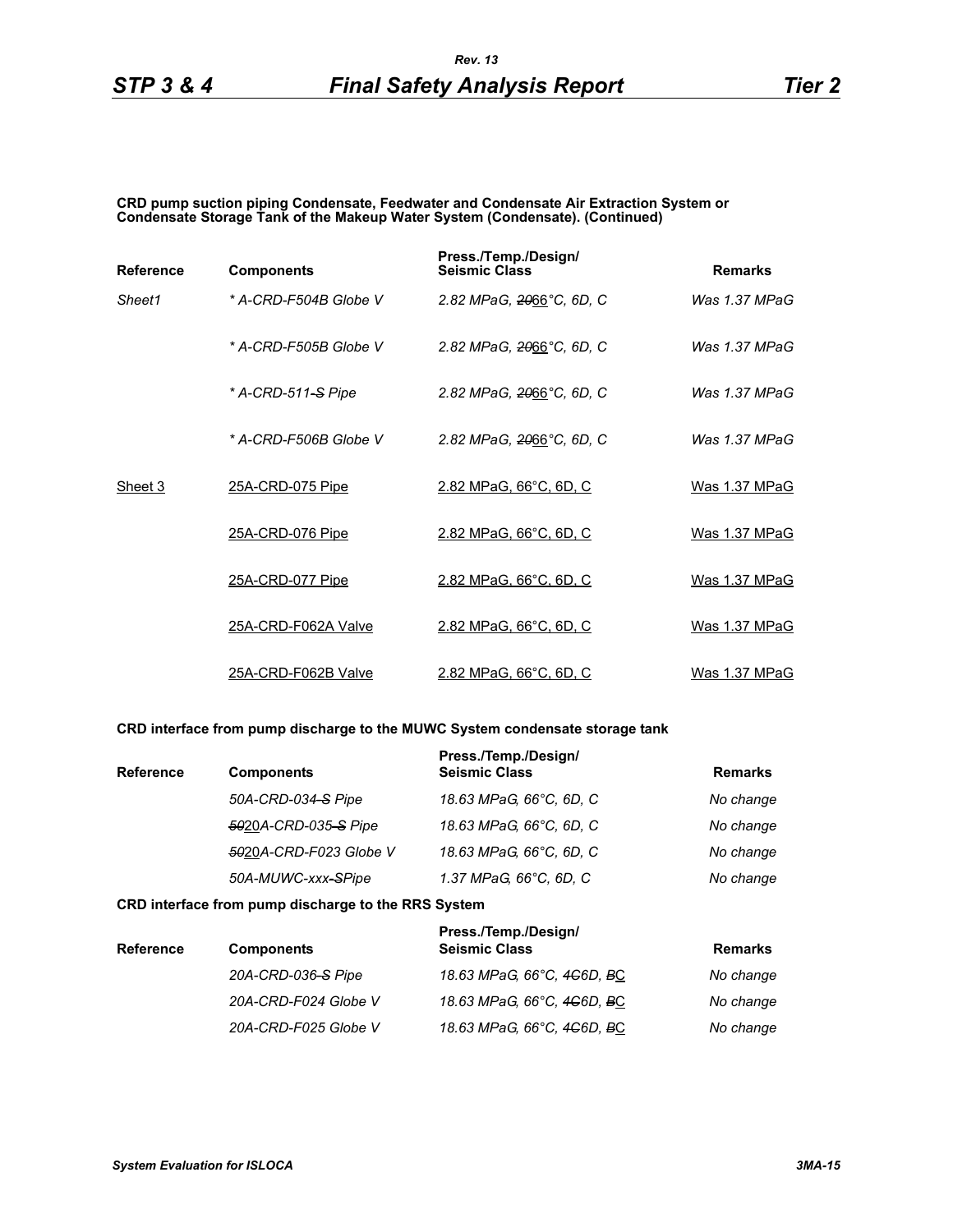#### **CRD interface from pump discharge to the CUW System**

| <b>Reference</b> | <b>Components</b>    | Press./Temp./Design/<br><b>Seismic Class</b>        | <b>Remarks</b> |
|------------------|----------------------|-----------------------------------------------------|----------------|
|                  | 20A-CRD-037-S Pipe   | 18.63 MPaG, 66°C, 4 <del>C</del> 6D, <del>B</del> C | No change      |
|                  | 20A-CRD-F026 Globe V | 18.63 MPaG, 66°C, 4 <del>C</del> 6D, <del>B</del> C | No change      |
|                  | 20A-CRD-F027 Globe V | 18.63 MPaG, 66°C, 4 <del>C</del> 6D, <del>B</del> C | No change      |

# **3MA.6.3 Upgraded Components - SLC System**

STD DEP 3MA-1

#### **SLC Injection Pump A suction piping from the SLC storage tank.**

| Reference | <b>Components</b>       | Press./Temp./Design/<br><b>Seismic Class</b> | <b>Remarks</b> |
|-----------|-------------------------|----------------------------------------------|----------------|
|           | SLC-C001A Pump          | 10.79 MPaG, 66°C, 23B, A                     | No change      |
|           | SLC-F003A Relief V.     | 10.79 MPaG, 66°C, 23B, A                     | No change      |
|           | 50A-SLC Pipe            | 2.82 MPaG, 66°C, 23B, A                      | Was 1.37 MPaG  |
|           | 100A-SLC-F002A Valve LO | 2.82 MPaG, 66°C, 23B, A                      | Was 1.37 MPaG  |
|           | 100A-SLC-SS Pipe        | 2.82 MPaG, 66°C, 23B, A                      | Was 1.37 MPaG  |
|           | 100A-SLC-F001A Valve MO | 2.82 MPaG, 66°C, 23B, A                      | Was 1.37 MPaG  |
|           | * SLC-A001 Storage Tk.  | Static Hd., 66°C, 23B, A                     | No Change      |

#### **SLC Injection Pump B suction piping from the SLC storage tank.**

| <b>Reference</b> | <b>Components</b>       | Press./Temp./Design/<br><b>Seismic Class</b> | <b>Remarks</b>  |
|------------------|-------------------------|----------------------------------------------|-----------------|
|                  | SLC-C001B Pump          | 10.79 MPaG, 66°C, 23B, A                     | No change       |
|                  | SLC-F003B Relief V.     | 10.79 MPaG, 66°C, <del>2</del> 3B, A         | No change       |
|                  | 50A-SLC SS Pipe         | 2.82 MPaG, 66°C, 23B, A                      | Was 1.37 MPaG   |
|                  | 100A-SLC-F002B Valve LO | 2.82 MPaG, 66°C, 23B, A                      | Was $1.37$ MPaG |
|                  | 100A-SLC-SS Pipe        | 2.82 MPaG, 66°C, 23B, A                      | Was $1.37$ MPaG |
|                  | 20A-SLC-SS Pipe         | 2.82 MPaG, 66°C, 23B, A                      | Was 1.37 MPaG   |
|                  | 20A-SLC-F500 Valve      | 2.82 MPaG, 66°C, 23B, A                      | Was $1.37$ MPaG |
|                  | 100A-SLC-F001B Valve MO | 2.82 MPaG, 66°C, 23B, A                      | Was 1.37 MPaG   |
|                  | * SLC-A001 Storage Tk.  | Static Hd., 66°C, 23B, A                     | No Change       |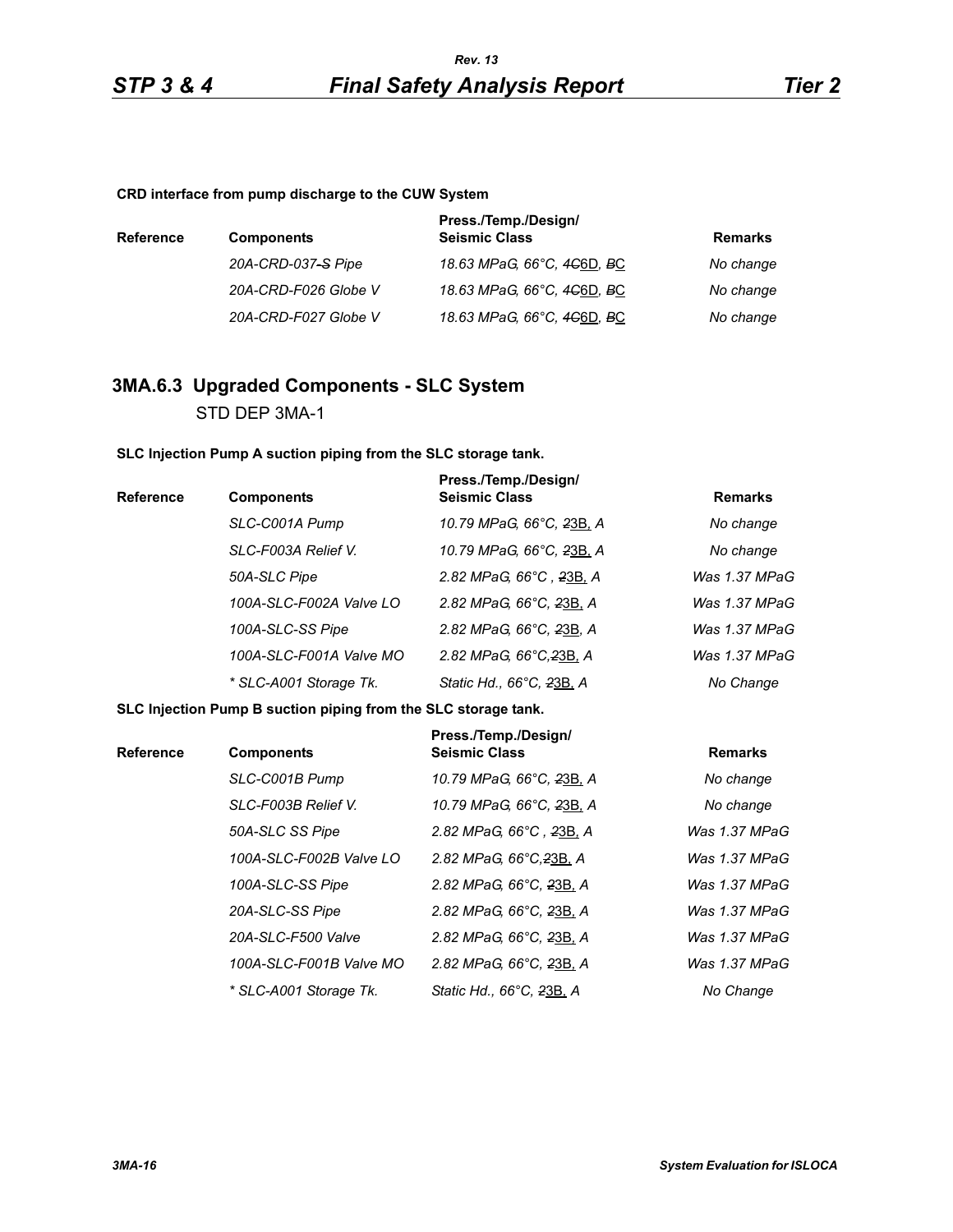#### **SLC test tank piping.**

|                  |                          | Press./Temp./Design/                                            |                |
|------------------|--------------------------|-----------------------------------------------------------------|----------------|
| <b>Reference</b> | <b>Components</b>        | <b>Seismic Class</b>                                            | <b>Remarks</b> |
|                  | ** 40A-SLC-F011 Valve LC | 10.79 MPaG, 66°C, 23B, A                                        | Was ATP        |
|                  | 40A-SLC-SS Pipe          | <del>.10.79</del> 2.82 <i>MPaG, 66°C, <del>2</del>3B</i><br>AC. | Was 1.37 MPaG  |
|                  | SLC-A002 Test Tank       | 2.82 MPaG, 66°C, 23B, AC                                        | Was STH        |
|                  | 100A-SLC-SS Pipe         | 2.82 MPaG, 66°C, 23B, AC                                        | Was 1.37 MPaG  |
|                  | 100A-SLC-F012 Valve LC   | 2.82 MPaG, 66°C, 23B, A                                         | Was 1.37 MPaG  |
|                  | 25A-SLC-SS Pipe          | 2.82 MPaG, 66°C, 23B, AC                                        | Was 1.37 MPaG  |
|                  | SLC-F026 Relief V.       | 2.82 MPaG, 66°C, 23B, A                                         | Was 1.37 MPaG  |
|                  | 20A-SLC-SS Pipe          | 2.82 MPaG, 66°C, 23B, A                                         | Was 1.37 MPaG  |
|                  | 100A-SLC-SS Pipe         | 2.82 MPaG, 66°C, 23B, A                                         | Was 1.37 MPaG  |

**SLC interface with MUWP for makeup and pressurization of suction piping from tank. (Pressure higher than static head of SLC storage tank.)**

| <b>Reference</b> | <b>Components</b>     | Press./Temp./Design/<br><b>Seismic Class</b> | <b>Remarks</b>   |
|------------------|-----------------------|----------------------------------------------|------------------|
|                  | 80A-SLC-SS Pipe       | 2.821.37 MPaG, 66°C, 23B, C                  | Was $1.37$ MPaG  |
|                  | SLC-F013 Check V.     | 2.82 MPaG, 66°C, 23B, C                      | Was 1.37 MPaG    |
|                  | 80A-SLC-SS Pipe       | 2.82 MPaG, 66°C, 23B, C                      | Was $1.37$ MPaG  |
|                  | 80A-SLC-F014 Valve LC | 2.82 MPaG, 66°C, 23B, A                      | Was 1.37 MPaG    |
|                  | 80A-SLC-SS Pipe       | 2.82 MPaG, 66°C, 23B, C                      | Was 1.37 MPaG    |
|                  | 20A-SLC-SS Pipe       | 2.82 MPaG, 66°C, 23B, C                      | Was $1.37$ MPaG  |
|                  | 20A-SLC-F020 Valve LO | 2.82 MPaG, 66°C, 23B, A                      | Was 1.37 MPaG    |
|                  | 20A-SLC-D002 RO       | 2.82 MPaG, 66°C, 23B, A                      | Was 1.37 MPaG    |
|                  | 20A-SLC-SS Pipe       | 2.82 MPaG, 66°C, 23B, C                      | Was 1.37 MPa $G$ |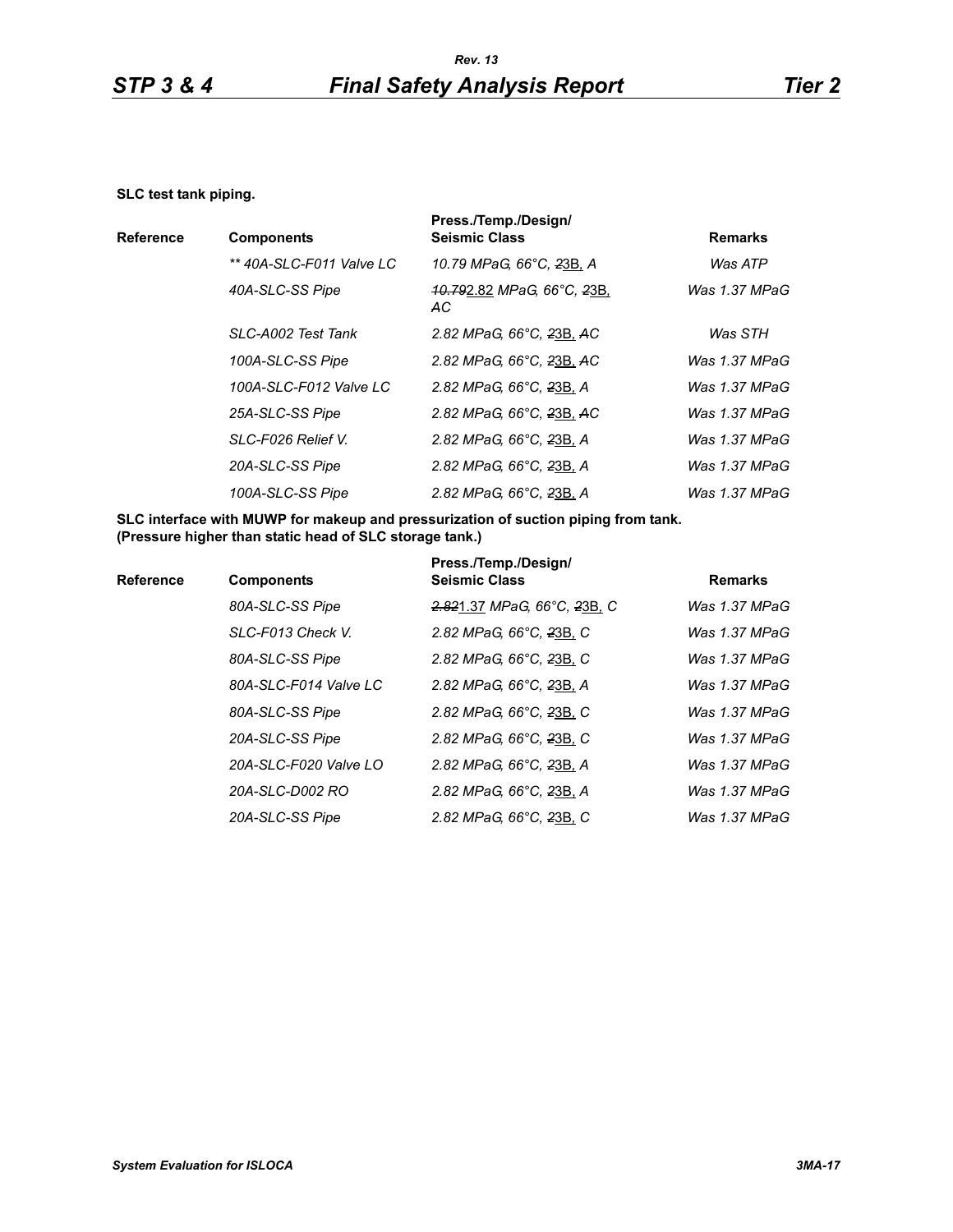#### **SLC storage tank interface with MUWP for purified makeup water.**

| <b>Reference</b> | <b>Components</b>     | Press./Temp./Design/<br><b>Seismic Class</b>                     | <b>Remarks</b>  |
|------------------|-----------------------|------------------------------------------------------------------|-----------------|
|                  | 80A-SLC-SS Pipe       | 2.821.37MPaG, 66°C, 23B, C                                       | Was 1.37 MPaG   |
|                  | SLC-F013 Check V.     | 2.82 MPaG, 66°C, 23B, C                                          | Was 1.37 MPaG   |
|                  | 80A-SLC-SS Pipe       | 2.82 MPaG, 66°C, 23B, C                                          | Was $1.37$ MPaG |
| <b>Reference</b> | <b>Components</b>     | Press./Temp./Design/<br><b>Seismic Class</b>                     | <b>Remarks</b>  |
|                  | 25A-SLC-SS Pipe       | 2.82 MPaG, 66°C, 23B, C                                          | Was 1.37 MPaG   |
|                  | 25A-SLC-F015 Valve LC | 2.82 MPaG, 66°C, 23B, AC                                         | Was 1.37 MPaG   |
|                  | 20A-SLC-SS Pipe       | 2.82 MPaG, 66°C, 2B4D, C                                         | Was 1.37 MPaG   |
|                  | 20A-SLC-F505 Valve NO | 2.82 MPaG, 66°C, 2B4D, AC                                        | Was 1.37 MPaG   |
|                  | 25A-SLC-SS Pipe       | 2.82 MPaG, 66°C, 2B4D, C                                         | Was 1.37 MPaG   |
|                  | 25A-SLC-F023 Valve LC | 2.82 MPaG, 66°C, 2B4D, AC                                        | Was 1.37 MPaG   |
|                  | 25A-SLC-SS Pipe       | <del>2.82</del> 0.863 <i>MPaG</i> , 66°C, <del>2B</del> 4D,<br>С | No Change       |
|                  | *SLC-A001 Storage TK. | Static Head, 66°C, 23B, A                                        | No Change       |

# **3MA.7.3 Upgraded Component - CUW System** STD DEP 3MA-1

#### **CUW system interface with Radwaste System**

| Reference | <b>Components</b>     | Press./Temp./Design/<br><b>Seismic Class</b> | Remarks        |
|-----------|-----------------------|----------------------------------------------|----------------|
|           | xxA-CUW-xxx Pipe(Sam) | 2.82 MPaG, 66°C, 6D, C                       | Was 0.981 MPaG |
|           | xxA-CUW-xxx Pipe(RV)  | <u>2.82 MPaG, 66°C, 6D, C</u>                | Was 0.981 MPaG |

## **3MA.8.1 Upgrade Description**

STD DEP T1 2.4-1

*This new line has the gate valve locked open with the check valve's flow direction into the skimmer surge tank and provides an open path into the skimmer surge tank from valves* RHR F016A, *RHR-F016B and RHR-F016C.*

And to the last sentence of the second paragraph.

*All the piping between the FPC valves, FPC-F029, FPC- F031, and FPC-F106 and the RHR valves,* RHR-F016A, *RHR-F016B and RHR-F016C, were upgraded to the URS design pressure of 2.82 MPaG.*

The following information is added to the last sentence of the third paragraph.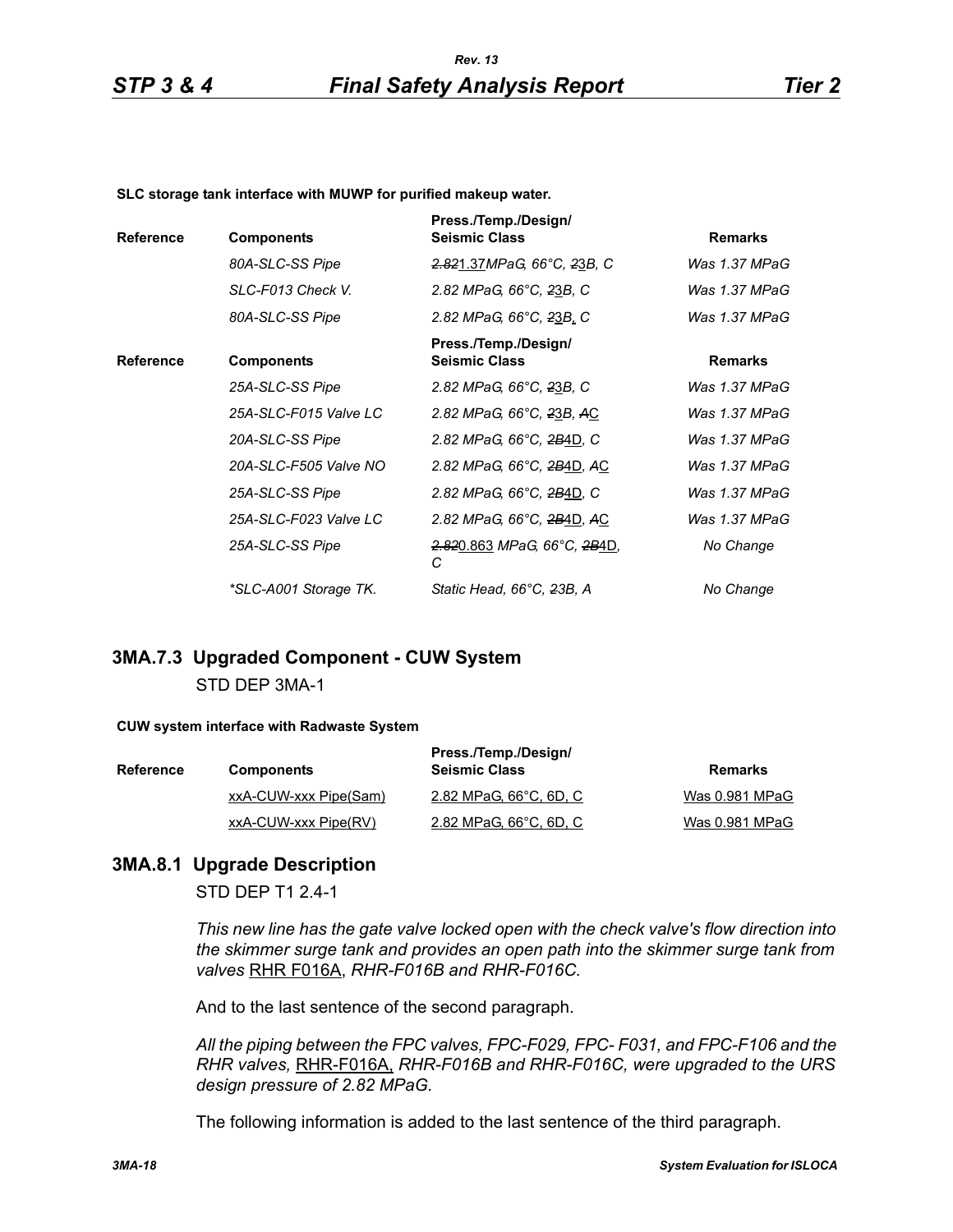*Valves FPC-F093 and FPC-F017 are always locked open and provide an open path from the RHR valves,* RHR-F015A, *RHR-F015B and RHR-F015C, to the spent fuel storage pool and cask pit.*

## **3MA.8.3 Upgraded Components - FPC System**

STD DEP T1 2.4-1

STD DEP 3MA-1

| Reference | <b>Components</b>           | Press./Temp./Design/<br><b>Seismic Class</b> | Remarks   |
|-----------|-----------------------------|----------------------------------------------|-----------|
|           | 250A300A-RHR-F015A Valve MO | 3.43 MPaG, 182°C,3B,As                       | No Change |
|           | 250A300A-FPC-SS Pipe        | 1.57 MPaG, 66°C, 4C, A(S2)                   | No Change |

The following information is added to the **FPC System interface with makeup from RHR System or SPCU System** grouping.

| <b>Reference</b> | <b>Components</b>       | Press./Temp./Design/<br><b>Seismic Class</b> | Remarks   |
|------------------|-------------------------|----------------------------------------------|-----------|
|                  | 300A-RHR-F016A Valve MO | 2.82 MPaG, 182°C, 3B, As                     | No Change |
|                  | 300A-FPC-SS Pipe        | 2.82 MPaG, 66°C, 4C, B(S1, S2)               | No Change |

- *\* FPC Valve F029 is open only for fuel pool cooling mode B (maximum heat load operation with RHR System*  $\underline{A}$ *, B or C operating in parallel with FPC System).*
- *\*\* FPC Valve F031 is open only for fuel pool cooling mode B (refueling when Dryer/Separator Pool is drained and pumped to Radwaste LCW collector tank by RHR System* A, *B or C).*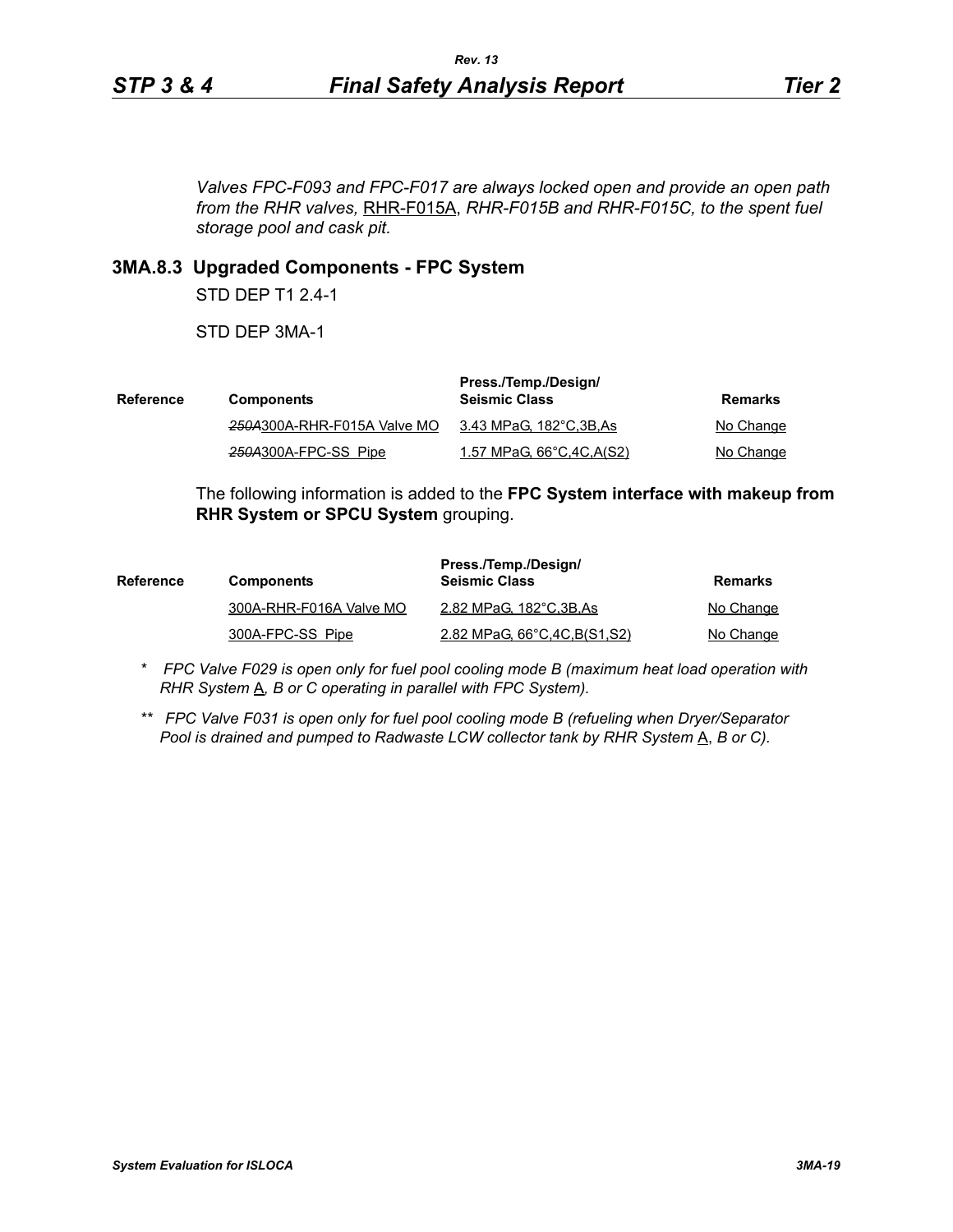**FPC System interface with makeup from RHR System or SPCU System.**

|           |                                        | Press./Temp./Design/                         |                  |
|-----------|----------------------------------------|----------------------------------------------|------------------|
| Reference | <b>Components</b>                      | <b>Seismic Class</b>                         | <b>Remarks</b>   |
|           | 250300A-RHR-F015C Valve MO             | 3.43 MPaG, 182°C, 3B, As                     | No change        |
|           | 250300A-FPC-SS Pipe                    | 1.57 MPaG, 66°C, <del>3B,</del> 4C, A(S2)    | No change        |
|           | <del>250</del> 300A-RHR-F015B Valve MO | 3.43 MPaG, 182°C, 3B, As                     | No change        |
|           | 250A-FPC-F022 Valve LOLC               | 1.57 MPaG, 66°C, 4C, A(S2)                   | No change        |
|           | 250A-FPC-SS Pipe                       | 1.57 MPaG, 66°C, 4C,<br><u>A(S2)B(S1,S2)</u> | No change        |
|           | 250A-FPC-F023 Check Valve              | 1.57 MPaG, 66°C, 4C,<br>A(S2)B(S1,S2)        | No change        |
|           | 250A-FPC-SS Pipe                       | 1.57 MPaG, 66°C, 4C,<br><u>A(S2)B(S1,S2)</u> | No change        |
|           | 20A-FPC-F097 Valve                     | <u>1.57 MPaG, 66°C, 4C, A(S2)</u>            | No change        |
|           | 20A-FPC-xxx SS Pipe                    | <u>1.57 MPaG, 66°C, 4C, A(S2)</u>            | <u>No change</u> |
|           | 80A-FPC-F096 Valve                     | 1.57 MPaG, 66°C, 4C, A(S2)                   | No change        |

# **3MA.10.3 Upgraded Component - RRS System**

STD DEP 3MA-1

**RRS interface with MUWP System for Reactor Internal Pump (RIP) casing makeup water.**

|           |                                  | Press./Temp./Design/     |                |
|-----------|----------------------------------|--------------------------|----------------|
| Reference | <b>Components</b>                | <b>Seismic Class</b>     | <b>Remarks</b> |
|           | xxA-MUWP-xxx Pipe                | 2.82 MPaG, 66°C, 6D,C    | Was 1.37 MPaG  |
|           | xxA-MUWP-Fxxx Valve              | 2.82 MPaG, 66°C, 6D,C    | Was 1.37 MPaG  |
|           | 15A-MUWP-188 Pipe                | 2.82 MPaG, 66°C, 6D,C    | Was 1.37 MPaG  |
|           | 15A-MUWP-F145 Valve              | 2.82 MPaG, 66°C, 6D,C    | Was 1.37 MPaG  |
|           | 50A-MUWP-186 Pipe                | 2.82 MPaG, 66°C, 6D,C    | Was 1.37 MPaG  |
|           | 50A-MUWP-F143 Valve              | 2.82 MPaG, 66°C, 6D,C    | Was 1.37 MPaG  |
|           | 50A-MUWP-187 Pipe                | 2.82 MPaG, 66°C, 6D,C    | Was 1.37 MPaG  |
|           | 50A-MUWP-F144 Valve              | 2.82 MPaG, 66°C, 6D,C    | Was 1.37 MPaG  |
|           | xxA-MUWP-xxx Pipe                | 2.82 MPaG, 171°C, 3B, As | Was 1.37 MPaG  |
|           | xxA-MUWP-Fxxx Valve              | 2.82 MPaG, 171°C, 3B, As | Was 1.37 MPaG  |
|           | 150A-RRSMUWP-Fxxx Check<br>Valve | 1.37 MPaG, 66°C, 6D, C   | No change      |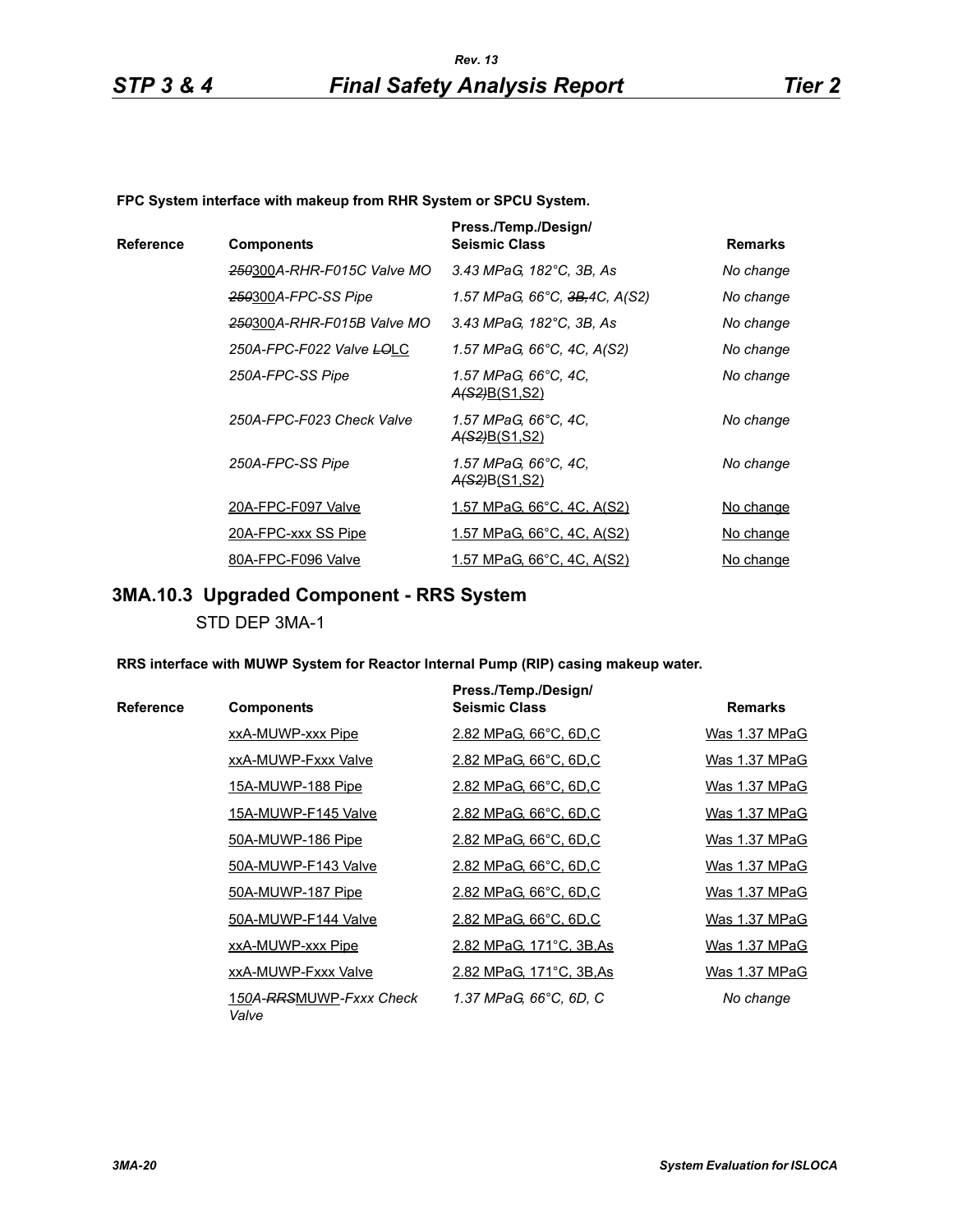# **3MA.11.3 Upgraded Components -** *MUCW***MUWC System** STD DEP 3MA-1

#### **MUWC System interface with MUWP**

| <b>Reference</b> | <b>Components</b>                 | Press./Temp./Design/<br><b>Seismic Class</b> | <b>Remarks</b> |
|------------------|-----------------------------------|----------------------------------------------|----------------|
|                  | 150125A-WUMPMUWP-101 SS<br>Pipe   | 1.37 MPaG, 66°C, 46D, C                      | No change      |
|                  | 150A-WUMPMUWP-Fxxx SS<br>Valve LO | 1.37 MPaG, 66°C, 46D, C                      | No change      |
|                  | 150AWUMPMUWP-Fxxx SS<br>Check V   | 1.37 MPaG, 66°C, 46D, C                      | No change      |

#### **MUWC interface with the CRD System pump discharge piping.**

|                  |                     | Press./Temp./Design/   |           |
|------------------|---------------------|------------------------|-----------|
| <b>Reference</b> | <b>Components</b>   | <b>Seismic Class</b>   | Remarks   |
| Sheet 1          | 50A-MUWC-F103 Valve | 1.37 MPaG. 66°C. 4D. B | Lock Open |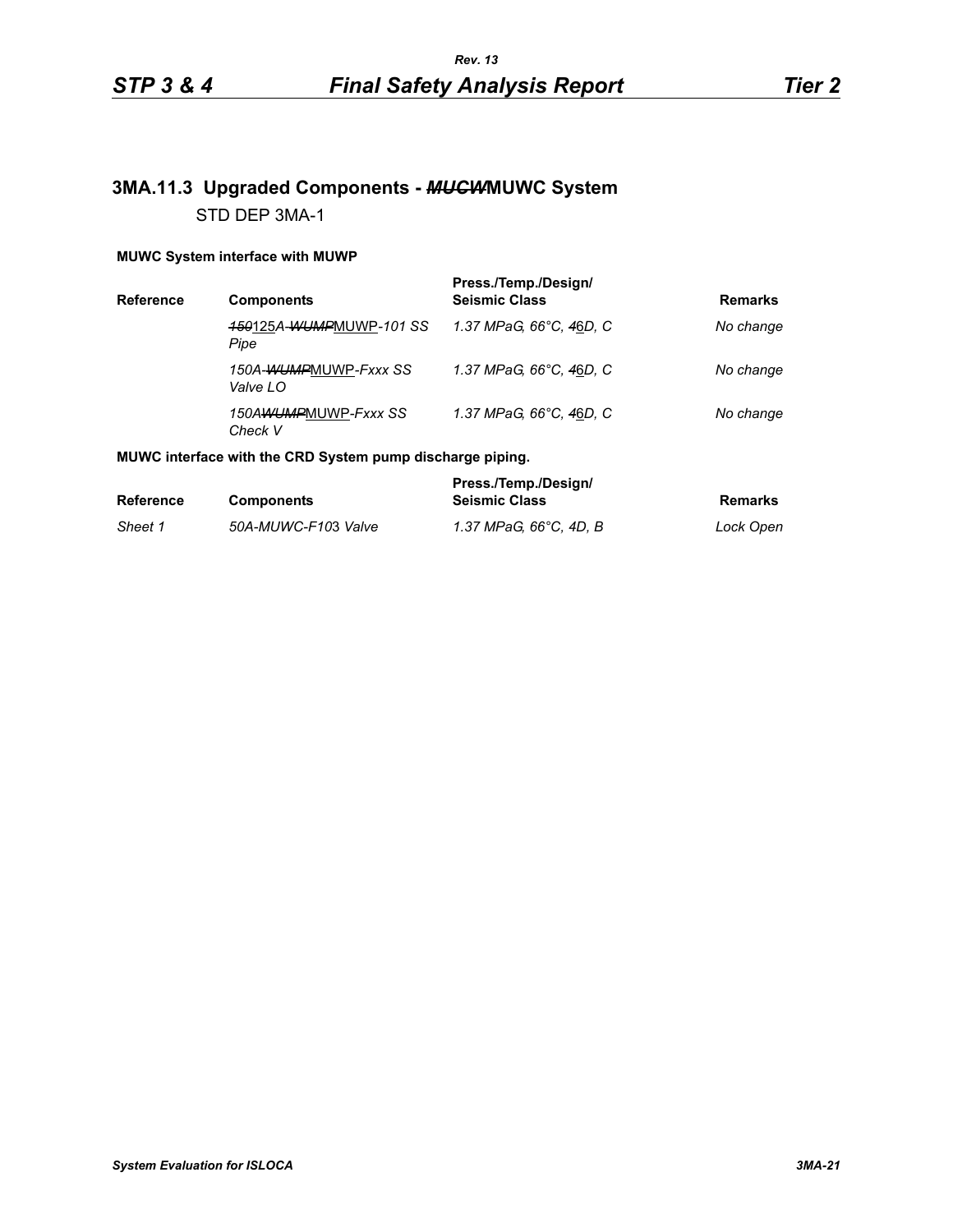# **3MA.12.3 Upgraded Components - MUWP System** STD DEP 3MA-1

#### **MUWP System interface with RRS for Reactor Internal Pump (RIP) casing makeup water.**

| Reference | <b>Components</b>           | Press./Temp./Design/<br><b>Seismic Class</b> | <b>Remarks</b> |
|-----------|-----------------------------|----------------------------------------------|----------------|
| Sheet 1   | 4520A-RRS-502A-K Pipes      | 8.62 MPaG, 302°C, 4A, As                     | No change      |
|           | 4520A-RRS-F504A-K Valves NC | 8.62 MPaG, 302°C, 4A, As                     | No change      |
|           | 15A-MUWP-189-198 Pipes      | 2.82 MPaG, 66°C, 46D,C                       | Was 1.37 MPaG  |
|           | 50A-MUWP-185 Pipe           | 2.82 MPaG, 66°C, 46D,C                       | Was 1.37 MPaG  |
|           | xxA-MUWP-xxx Pipe           | 2.82 MPaG, 66°C, 6D,C                        | Was 1.37 MPaG  |
|           | xxA-MUWP-Fxxx Valve         | 2.82 MPaG, 66°C, 6D,C                        | Was 1.37 MPaG  |
|           | 15A-MUWP-188 Pipe           | 2.82 MPaG, 66°C, 6D,C                        | Was 1.37 MPaG  |
|           | 15A-MUWP-F145 Valve         | 2.82 MPaG, 66°C, 6D,C                        | Was 1.37 MPaG  |
|           | 50A-MUWP-186 Pipe           | 2.82 MPaG, 66°C, 6D,C                        | Was 1.37 MPaG  |
|           | 50A-MUWP-F143 Valve         | 2.82 MPaG, 66°C, 6D,C                        | Was 1.37 MPaG  |
|           | 50A-MUWP-187 Pipe           | 2.82 MPaG, 66°C, 6D,C                        | Was 1.37 MPaG  |
|           | 50A-MUWP-F144 Valve         | 2.82 MPaG, 66°C, 6D,C                        | Was 1.37 MPaG  |
|           | xxA-MUWP-xxx Pipe           | 2.82 MPaG, 171°C, 3B, As                     | Was 1.37 MPaG  |
|           | xxA-MUWP-Fxxx Valve         | <u>2.82 MPaG, 171°C, 3B, As</u>              | Was 1.37 MPaG  |
|           | 50A-MUWP-183 Pipe           | 1.37 MPaG, 66°C, 46D, C                      | No change      |
|           | 80A-MUWP-181 Pipe           | 1.37 MPaG, 66°C, 46D, C                      | No change      |
|           | 80A-MUWP-F140 Valve LO      | 1.37 MPaG, 66°C, 4 <u>6</u> D, C             | No change      |
|           | 125A-MUWP-101 Pipe          | 1.37 MPaG, 66°C, 46D, C                      | No change      |
|           | 125A-MUWP-F101 Valve LO     | 1.37 MPaG, 66°C, 46D, C                      | No change      |
|           | 20A-MUWP-602 Pipe           | 1.37 MPaG, 66°C, 46D, C                      | No change      |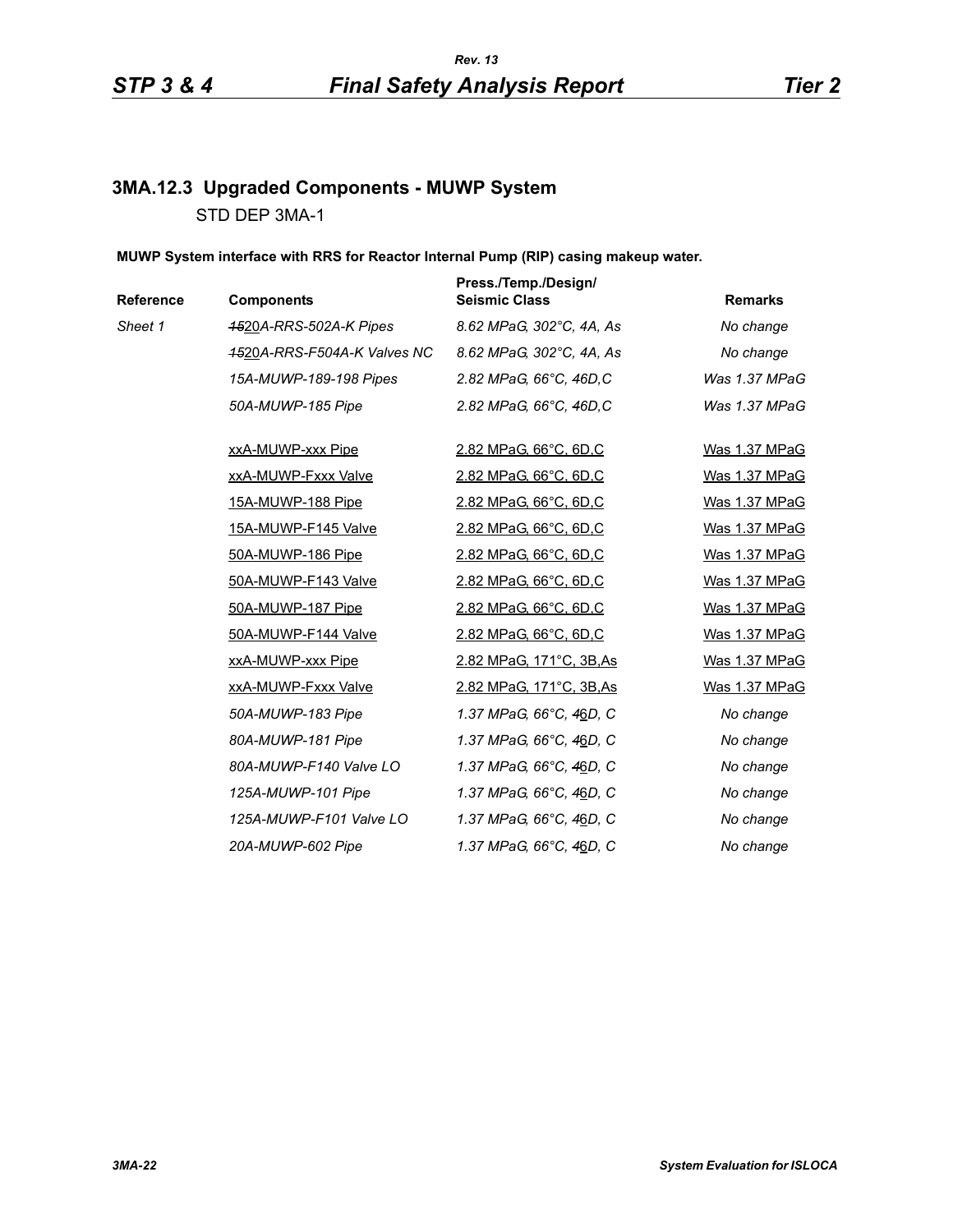#### **MUWP System interface with RRS for Reactor Internal Pump (RIP) casing makeup water. (Cont.)**

| Reference | <b>Components</b>             | Press./Temp./Design/<br><b>Seismic Class</b> | <b>Remarks</b> |
|-----------|-------------------------------|----------------------------------------------|----------------|
| Sheet 1   | 20A-MUWP-F602 Valve NC        | 1.37 MPaG, 66°C, 46D, C                      | No change      |
|           | 20A-MUWP-601 Pipe             | 1.37 MPaG, 66°C, 4 <u>6</u> D, C             | No change      |
|           | 20A-MUWP-F601 Valve NC        | 1.37 MPaG, 66°C, 46D, C                      | No change      |
|           | 20A-MUWP-FQ102 Flow Integr.   | 1.37 MPaG, 66°C, 46D, C                      | No change      |
|           | 20A-MUWP-801 Pipe             | 1.37 MPaG, 66°C, 46D, C                      | No change      |
|           | 20A-MUWP-F801 Valve NC        | 1.37 MPaG, 66°C, 46D, C                      | No change      |
|           | 20A-MUWP-800 Pipe             | 1.37 MPaG, 66°C, 46D, C                      | No change      |
|           | 20A-MUWP-F800 Valve NC        | 1.37 MPaG, 66°C, 46D, C                      | No change      |
|           | 20A-MUWP-PX101 Press. Pt.     | 1.37 MPaG, 66°C, 46D, C                      | No change      |
|           | 20A-MUWP-600 Pipe             | 1.37 MPaG, 66°C, 46D, C                      | No change      |
|           | 20A-MUWP-F600 Valve NC        | 1.37 MPaG, 66°C, 4 <u>6</u> D, C             | No change      |
|           | 20A-MUWP-F100 Valve LO        | 1.37 MPaG, 66°C, 46D, C                      | No change      |
|           | 125A-MUWP-102 Pipe            | 1.37 MPaG, 66°C, 46D, C                      | No change      |
|           | 125A-MUWP-F102 Valve NC       | 1.37 MPaG, 66°C, 4 <u>6</u> D, C             | No change      |
|           | 150A-MUWP-xxx Pipe            | 1.37 MPaG, 66°C, 46D, C                      | No change      |
|           | 150A-MUWP-xxx Pipe            | 1.37 MPaG, 66°C, 46D, C                      | No change      |
|           | 150A-RRSMUWP-Fxxx Check Valve | 1.37 MPaG, 66°C, 46D, C                      | No change      |
|           | 150A-MUWP-xxx Pipe            | Static Head, 66°C, 46D, C                    | No change      |

## **3MA.13.1 Upgraded Description**

### STD DEP 3MA-1

*The Radwaste System LCW and HCW inlet piping header connects to each interfacing system at a valve. The header is not upgraded because it is an open pathway to the*  collector tanks. The dualfour LCW tanks rotate the fill mode one at a time through a *level controlled AO valve at the inlet of each tank. The maintenance valve is a lock open type. The dual*three *HCW tanks operate similarly to the LCW tanks.*